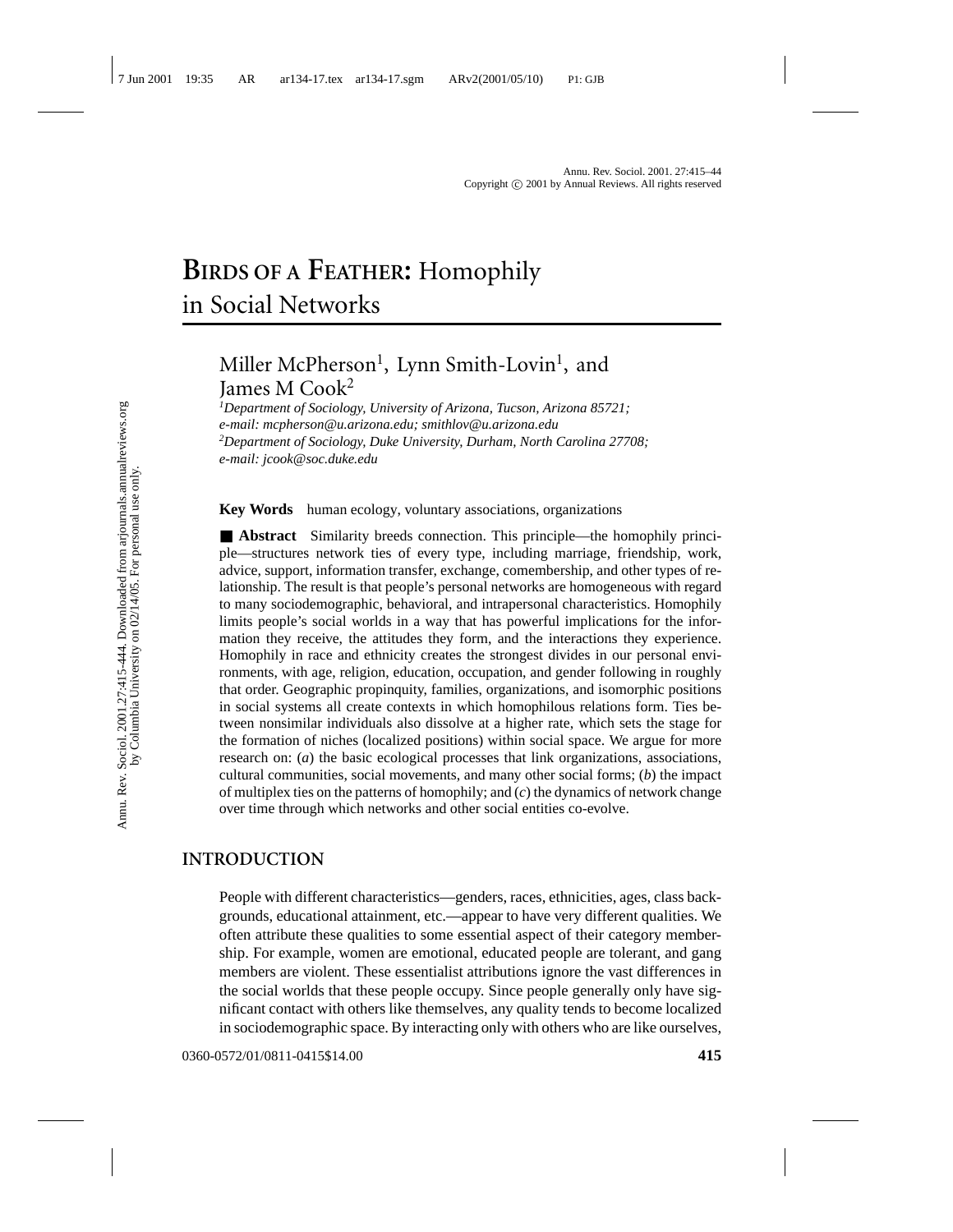anything that we experience as a result of our position gets reinforced. It comes to typify "people like us."

Homophily is the principle that a contact between similar people occurs at a higher rate than among dissimilar people. The pervasive fact of homophily means that cultural, behavioral, genetic, or material information that flows through networks will tend to be localized. Homophily implies that distance in terms of social characteristics translates into network distance, the number of relationships through which a piece of information must travel to connect two individuals. It also implies that any social entity that depends to a substantial degree on networks for its transmission will tend to be localized in social space and will obey certain fundamental dynamics as it interacts with other social entities in an ecology of social forms.

The literature on these ecological phenomena is spread through the studies of social networks, voluntary associations, social capital (at the individual and community levels), social movements, culture, organizations, and a variety of substantive topics that are affected by network processes. Because the principle of homophily is so key to the operation of these systems, we use it as our organizing concept. We first review the classic uses of the concept, then briefly summarize the voluminous evidence for this empirical pattern. In particular, we focus on the many *types* of network relationships that researchers have found to be homophilous, and on the wide range of *dimensions* on which similarity induces homophily. We then examine the sources of homophily, focusing on the social structures that induce propinquity among similar others and the cognitive processes that make communication between similar others more likely. Finally, we end with implications for future research.

#### **HOMOPHILY: A BASIC ORGANIZING PRINCIPLE**

A pattern as powerful and pervasive as the relationship between association and similarity did not go unnoticed in classical Western thought. In Aristotle's *Rhetoric* and *Nichomachean Ethics*, he noted that people "love those who are like themselves" (Aristotle 1934, p. 1371). Plato observed in *Phaedrus* that "similarity begets friendship" (Plato 1968, p. 837).<sup>1</sup> The positive relationship between the similarity of two nodes<sup>2</sup> in a network and the probability of a tie between them was one of the first features noted by early structural analysts (see a historical review in Freeman 1996). Social scientists who began systematic observations of group formation and network ties in the 1920s and 1930s (e.g., Bott 1928,

<sup>&</sup>lt;sup>1</sup>Both Aristotle and Plato stated in other locations (Aristotle 1934:1155; Plato 1968:837) that opposites might attract, so it would be inappropriate to think of them as unambiguously anticipating later social scientific observations.

 ${}^{2}$ A "node" is any element (person, organization or other entity) that can be connected (or not) to other nodes through relational ties in a network.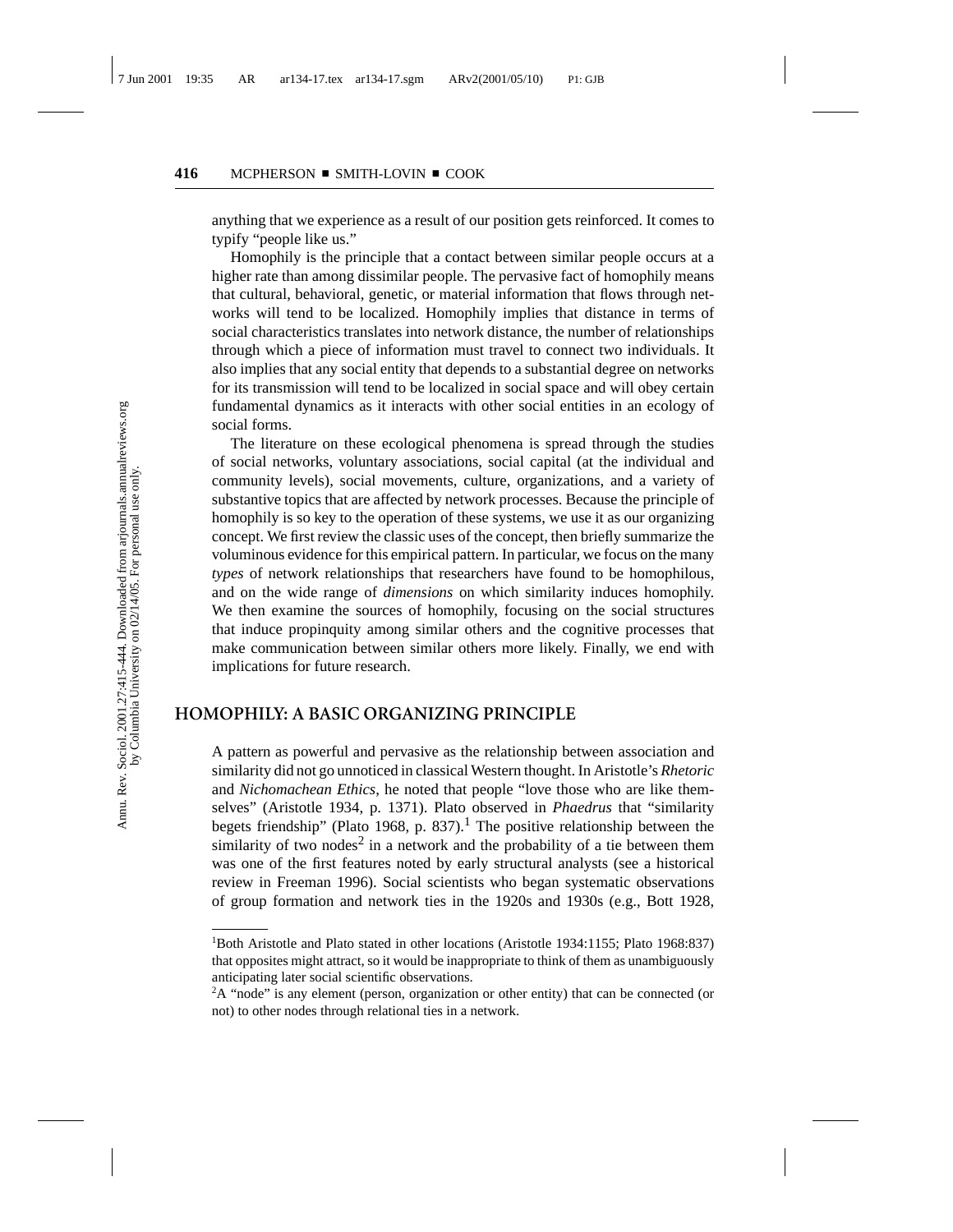Wellman 1929, Hubbard 1929) noted that school children formed friendships and play groups at higher rates if they were similar on demographic characteristics.

The classic citation in the sociological literature seems to be Lazarsfeld & Merton's (1954) study of friendship process in Hilltown and Craftown. Lazarsfeld & Merton drew on the theoretical work of Simmel (1971) and Park & Burgess (1921). Their use of the term "homophily" coalesced the observations of the early network researchers and linked it to classic anthropological studies of homogamy (homophily in marriage formation). They also quoted the proverbial expression of homophily, "birds of a feather flock together," which as has been used to summarize the empirical pattern ever since. $3$ 

## **Studies of Homophily Across the Century: Methodological and Substantive Progressions**

The earliest studies of homophily concentrated on small social groups, in which an ethnographic observer could easily ascertain all of the ties between members (whether those ties were behavioral, like sitting together at a cafeteria table, or reported, as when an informant tells about his or her close friends). Therefore, our first systematic evidence of homophily in informal network ties came from school children, college students, and small urban neighborhoods. The initial network studies showed substantial homophily by demographic characteristics such as age, sex, race/ethnicity, and education (e.g., Bott 1929, Loomis 1946), and by psychological characteristics like intelligence, attitudes, and aspirations (e.g., Almack 1922, Richardson 1940).

By mid-century a vigorous research tradition had grown, with two main themes. As issues of race and school desegregation dominated the US political arena, many researchers focused on the extent of informal segregation in newly desegregated schools, buses, and other public places (see review in Schofeld 1995). While observation of relationships eventually lagged behind the study of prejudice and other attitudinal measures, researchers found strongly homophilous association patterns by race and ethnicity (although these behavioral patterns were sometimes weaker than the attitudinal prejudice). A second tradition began with the strong assumption that peer groups were an important source of influence on people's behavior (especially among adolescents). Whether the focus was positive influence (e.g., of college aspirations) or negative influence (e.g., of deviant subcultures), cross-sectional association between some individual characteristic and the corresponding characteristics of that individual's friends were used as evidence for the potency of peer context.

<sup>&</sup>lt;sup>3</sup>Lazarsfeld & Merton attributed the proverb to Robert Burton (1927[1651]:622). Like Lazarsfeld & Merton, Burton acknowledged his own conceptual predecessors in classic Western thought. The closest to the modern proverb is Diogeniasnus' observation that "Jackdaw percheth beside Jackdaw" (quoted in Burton 1927[1651]:622).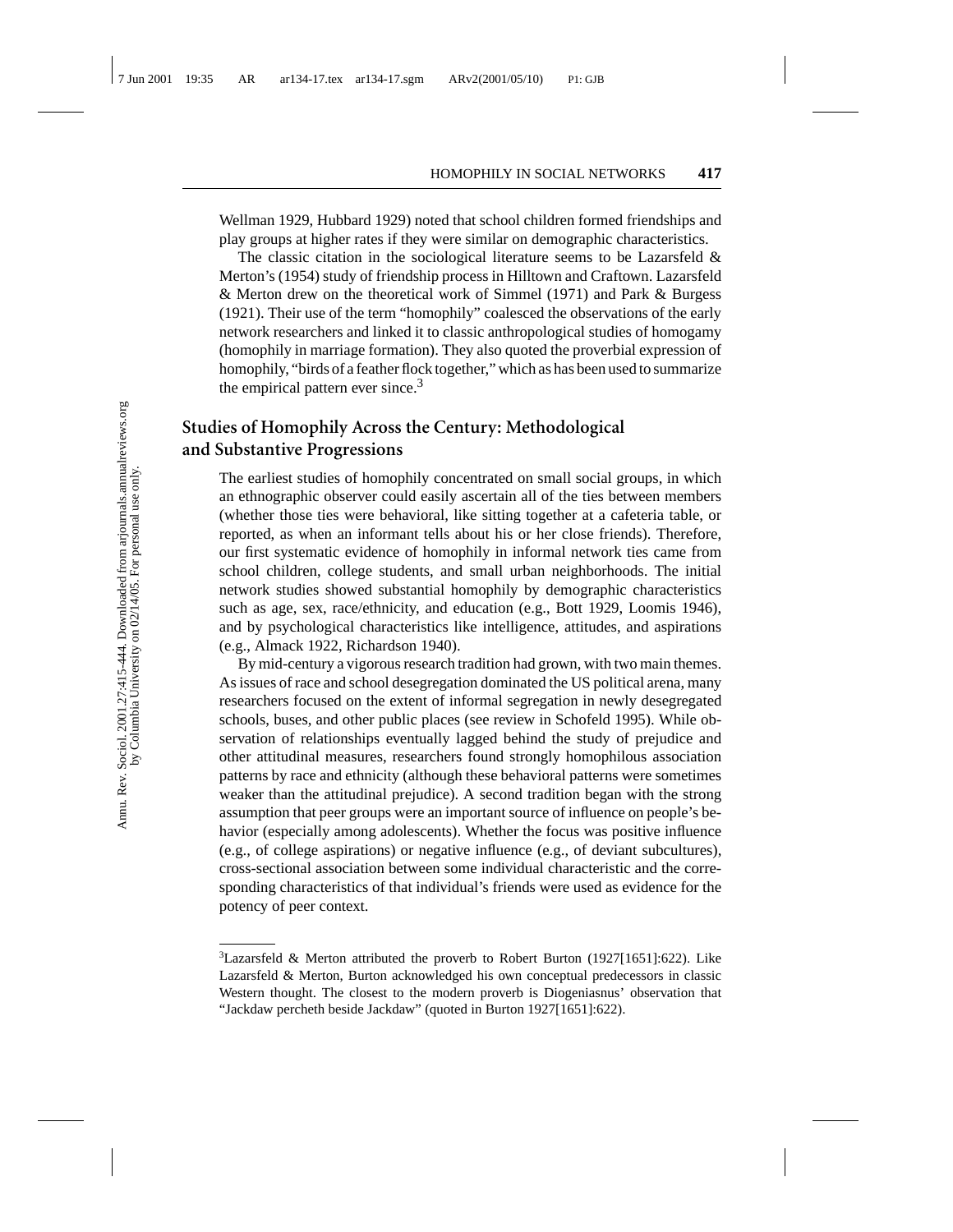The 1970s and 1980s produced a change in scale of the evidence on homophily, as researchers applied the technology of modern sample surveys to the study of social networks for the first time (see a brief review in Marsden 1987, pp. 122–24). Whether in large-scale studies of schools (Duncan et al 1972, Shrum et al 1988), communities (Laumann 1966, 1973, Verbrugge 1977, Fischer 1982), or the US population as a whole (Burt 1985, Marsden 1987), we now had information about the networks in large systems with the ability to generalize to a known population. These large-scale studies also allowed us to measure homophily simultaneously on multiple characteristics, just as theoretical developments about cross-cutting social circles (P Blau 1977) made us aware of the importance of a multidimensional view for the integration of society.

Recent work has concentrated on the organizational contexts of networks (and, to a lesser extent, on networks connecting social entities above the level of the individual—organizations, movements, web pages, and the like). An interest in the effects of networks on both individual careers and organization success fostered many studies of connections in work organizations (Ibarra 1997, Burt 1992, 2000), in the work force more generally (Campbell 1988, Lin et al 1981a,b, Ibarra & Smith-Lovin 1997), or on the interconnected resources necessary to accomplish tasks in the business world (e.g., Aldrich et al 1989, 1996, Burt 1998). As studies moved back to the context of social organizations, longitudinal data occasionally became available to sort out the effects of selection, socialization, and attrition (Hallinan & Smith 1985, Matsueda & Heimer 1987, Podolny & Baron 1997; see review in Burt 2000).

#### **Types of Relationships**

Researchers have studied homophily in relationships that range from the closest ties of marriage (see review in Kalmijn 1998) and the strong relationships of "discussing important matters" (Marsden 1987, 1988) and friendship (Verbrugge 1977, 1983) to the more circumscribed relationships of career support at work (Ibarra 1992, 1995) to mere contact (Wellman 1996), "knowing about" someone (Hampton & Wellman 2001) or appearing with them in a public place (Mayhew et al 1995). There are some subtle differences that we mention below, but in general the patterns of homophily are remarkably robust over these widely varying types of relations. The few studies that measured multiple forms of relationship (notably Fischer 1982 and others who have analyzed his data) show that the patterns of homophily tend to get stronger as more types of relationships exist between two people, indicating that homophily on each type of relation cumulates to generate greater homophily for multiplex than simplex ties.

The analytic strategies for analyzing homophily have varied almost as widely as the types of ties. Some researchers, guided by Blau's (1977) theoretical ideas, have concentrated on the relative frequency of in-category and out-category ties (Blau et al 1982, McPherson & Smith-Lovin 1987). The fact that these patterns are powerfully affected by the relative size of groups in the pool of potential contacts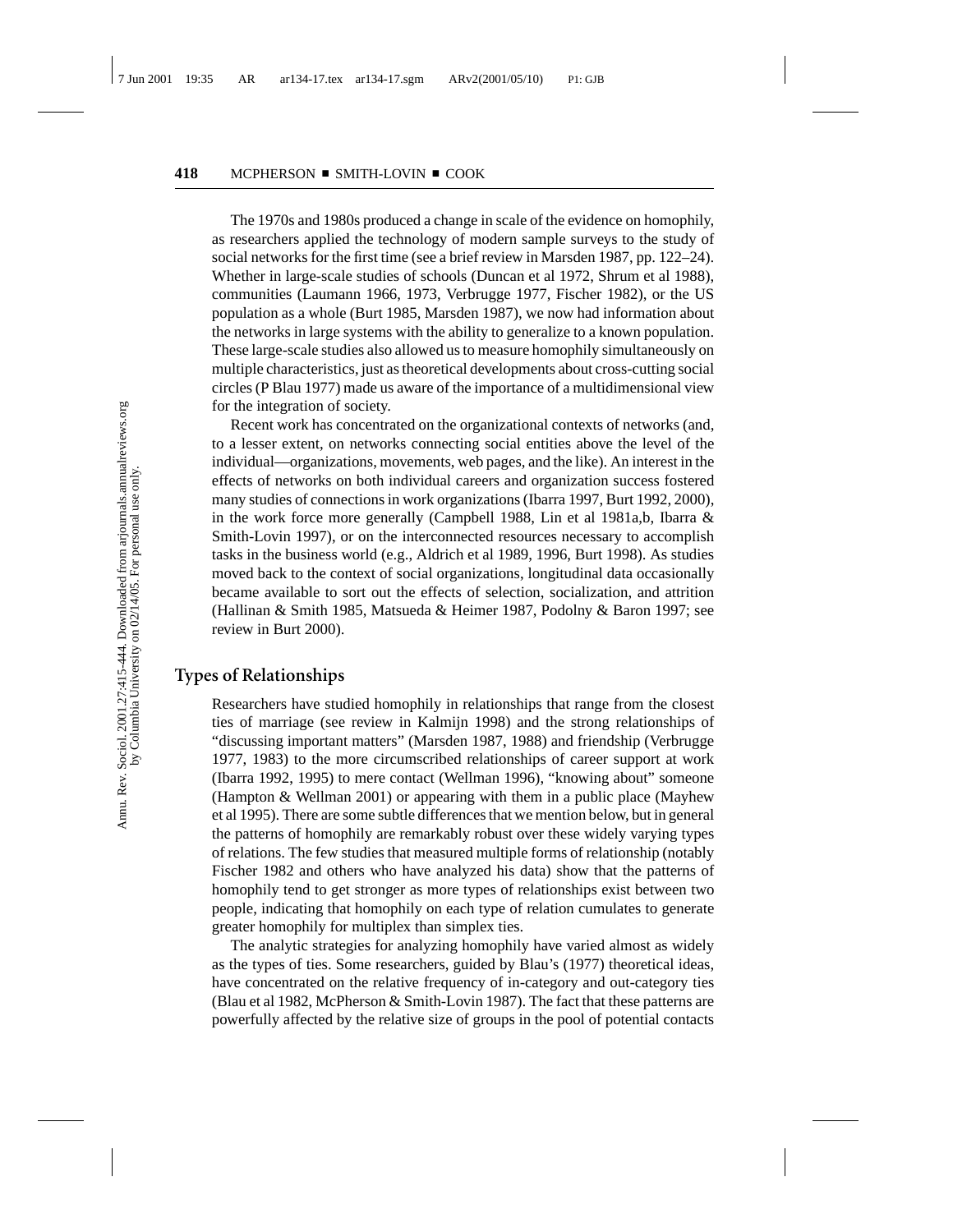is one of the central insights of the approach. Others discuss homophily as a deviation from what a baseline model of random assortment would predict. Here, the concept represents a bias that leads similar people to associate more often than they would be expected to, *given* their relative numbers in the opportunity pool (Coleman 1958, Marsden 1988, Mayhew et al 1995).<sup>4</sup> Many other researchers simply use the homogeneity of a network or the similarity of a dyad, measured on some characteristic, as a source or outcome of social processes, without being clear whether this homogeneity is created by demographic opportunity or selection within that opportunity framework (e.g., Fischer 1982). Perhaps surprisingly, full network measures of heterogeneity and measures of dyad similarity often are not strongly related; Marsden (1990: footnote 7) finds the correlations of diversitybased and difference-based personal network measures range between .47 and .63.

We review all of these variants in the work below, attempting to distinguish between homophily effects that are created by the demography of the potential tie pool as *baseline homophily* and homophily measured as explicitly over and above the opportunity set as *inbreeding homophily*. <sup>5</sup> In addition, we occasionally introduce related research on range, density, embeddedness, and other concepts closely related to homophily but not equivalent. See Campbell et al (1986) for a discussion of how different measures of density, diversity, and multiplexity coalesce as indicators of network range.

## **Evidence about Homophily: Salient Dimensions**

Lazarsfeld & Merton (1954) distinguished two types of homophily: *status homophily*, in which similarity is based on informal, formal, or ascribed status, and *value homophily*, which is based on values, attitudes, and beliefs. Status homophily includes the major sociodemographic dimensions that stratify society—ascribed characteristics like race, ethnicity, sex, or age, and acquired characteristics like religion, education, occupation, or behavior patterns. Value homophily includes the wide variety of internal states presumed to shape our orientation toward future behavior. We begin with the former, then move to the latter because they often prove to be derivative of social positions themselves.

<sup>4</sup> Fararo & Skvoretz (1987) called this feature *tau bias*in their theoretical formulation, while Marsden (1988) called it *inbreeding* or*social distance*, depending on whether the dimension was two category, ordered category, or continuous in nature.

<sup>&</sup>lt;sup>5</sup>While one might be tempted to think of inbreeding homophily as equivalent to choice homophily [a concept used in McPherson & Smith-Lovin (1987) to refer to selections within voluntary organizations<sup>5</sup>], notice that we use 'inbreeding' here to refer both to homophily induced by social structures below the population level (e.g., voluntary organizations and other foci of activity), to homophily induced by other dimensions with which the focal dimension is correlated (which Blau 1977 called consolidation), and to homophily induced by personal preferences. Therefore, it does not in any sense indicate choice or agency purified of structural factors.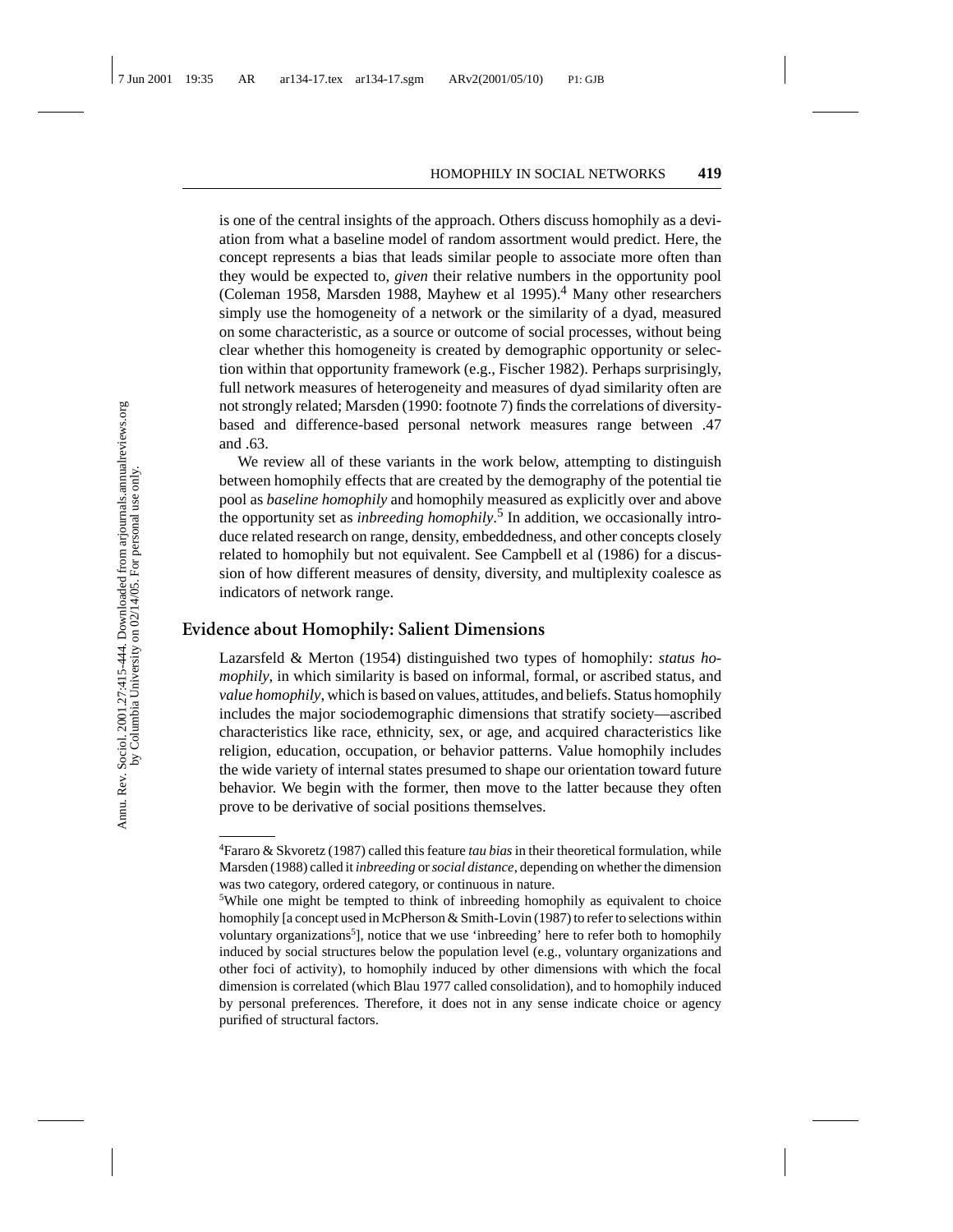**RACE AND ETHNICITY** Race and ethnicity are clearly the biggest divide in social networks today in the United States, and they play a major part in structuring the networks in other ethnically diverse societies as well. In this domain, the baseline homophily created by groups of different sizes is combined with the differences in racial/ethnic groups' positions on other dimensions (e.g., education, occupation, income, religion) and the personal prejudices that often result from the latter to create a highly visible, oft studied network divide. We find strong homophily on race and ethnicity in a wide array of relationships, ranging from the most intimate bonds of marriage (Kalmijn 1998) and confiding (Marsden 1987, 1988), to the more limited ties of schoolmate friendship (Shrum et al 1988) and work relations (Lincoln & Miller 1979, Ibarra 1995), to the limited networks of discussion about a particular topic (Schneider et al 1997), to the mere fact of appearing in public together (Mayhew et al 1995) or "knowing about" someone else (Lawrence 2000). Even the negative ties of crime victimization and rape follow the pattern (South  $\&$ Felson 1990, South & Messner 1986).

In a national probability sample, only 8% of adults with networks of size two or more mention having a person of another race with whom they "discuss important matters" less than one seventh the heterogeneity that we would observe if people chose randomly from that population (Marsden 1987). People also are much more likely to report that their confidants are connected to one another if these confidants are same race (Louch 2000). Of course, people often mention spouses and other kin as confidants, so the powerful marital homogamy on race increases the homophily of confiding relations. But the degree of the racial heterogeneity is still only one fourth the potential, even if we look only at people who mention no kin in their discussion network (Marsden 1987).<sup>6</sup>

This summary picture includes powerful elements of both baseline homophily and inbreeding homophily. Baseline homophily within most opportunity structures—the national population, SMSAs, workplaces, and other foci of activity leads Anglos to have much more racially homogeneous networks than any other racial or ethnic group. African Americans and Hispanics fall at moderate levels of homophily, while smaller racial and ethnic groups have networks that are dominated by the majority group (see Marsden 1987 for the clearest example of this ordering; Laumann 1973, p. 45, provides an excellent early treatment). Blau and his colleagues (Blau et al 1982a,b, 1984, 1991, Blum 1984) have demonstrated that many facets of ethnicity (e.g., mother tongue, national origins, ethnic group, and region of birth) also display this characteristic. Interestingly, African-American/Anglo contacts are the occasional exception to the pattern, in that their intermarriage rates are not well explained by their population distributions (Blau

<sup>6</sup> Other ways of measuring interracial friendships have produced higher estimates of crossrace contact, but there is good evidence that these other measures underestimate homophily (Smith 2000). Asking people if they have a friend or confidant who is of another race leads people to search their memory more broadly for any cross-race tie, oversampling cross-race ties relative to same-race ties in memory and possibly creating interviewer demand effects.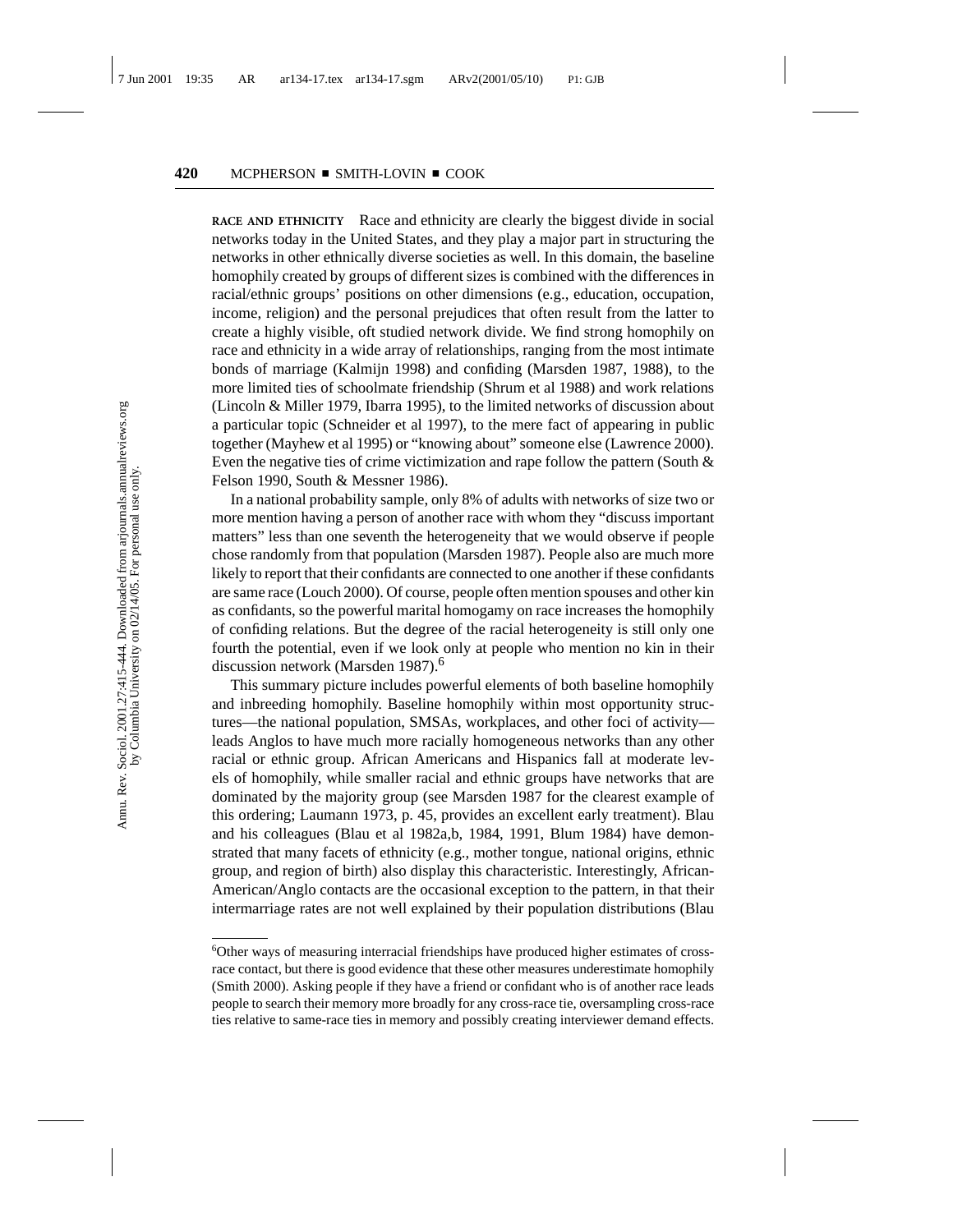et al 1982). This rare failure to support Blau's structural predictions about baseline homophily is a result of the fact that areas where African Americans are a larger part of the population also show larger African-American/Anglo differences in education, income and other social class variables. Once the extent of these group differences (which Blau calls *consolidation*) is controlled, the effect of population distributions again predicts the homogeneity of ties. Blau's structural ideas have remarkable power in explaining both positive (intermarriage, friendship) and negative (crime) contacts (e.g. South & Messner 1986, Sampson 1984).

The baseline phenomenon is important not just in large populations, but also in more limited settings like classrooms and work organizations. Reskin et al (1999) report that almost one in four business establishments employ no minorities, while slightly more than one quarter employ fewer than 10% minority. Similarly, the National Organization Study found that 34% of all establishments are all white; the median establishment is 80% white (Kalleberg et al 1996, p. 53–55). Ibarra (1995) found that racial/ethnic minorities in such a skewed workplace have much more heterogenous advice and support networks than their majority counterparts. Instrumental networks of mentoring and advice show this pattern more strongly than social support networks, because minorities reach beyond the bounds of their local organization and occupational level to achieve some same-race friends (Ibarra 1995, Lincoln & Miller 1979). In classrooms, where children have fewer options for moving outside the organizational bounds, being in a numerically small racial category makes cross-race friendships more likely to grow close over the course of a school year (Hallinan & Smith 1985), probably because there are fewer same-race alternatives in the setting.

The extraordinary level of racial/ethnic homophily is due not just to baseline phenomena, however. This sociodemographic feature also leads to the highest level of inbreeding homophily (in-group deviations from a random assortment model) of all the characteristics that researchers have studied. Racial homophily occurs in friendship networks by the early grades (at least in the Southern towns and urban neighborhoods where researchers have tracked it). In the third grade, for example, Shrum et al (1988) observed only two thirds of the cross-race friendships expected by chance. Racial homophily increases steadily until only 10% of expected crossrace friendships are observed in middle school, then levels out for the rest of the high school years. Boys are less homophilous in their racial choices than girls, probably because of the nature of boys' play in larger, less intimate groups (Maccoby 1998).

In both schoolchild and adult studies, African Americans display more inbreeding homophily than do Anglos (and, in the school studies, show it earlier) (Shrum et al 1988, Marsden 1988). Since this pattern of inbreeding homophily works against the pattern of baseline homophily (which would lead African Americans to have networks of mostly majority members), it suggests that (*a*) foci of activity are more segregated for smaller racial/ethnic categories or that (*b*) minorities actively counteract the markedly cross-race patterns generated by the opportunity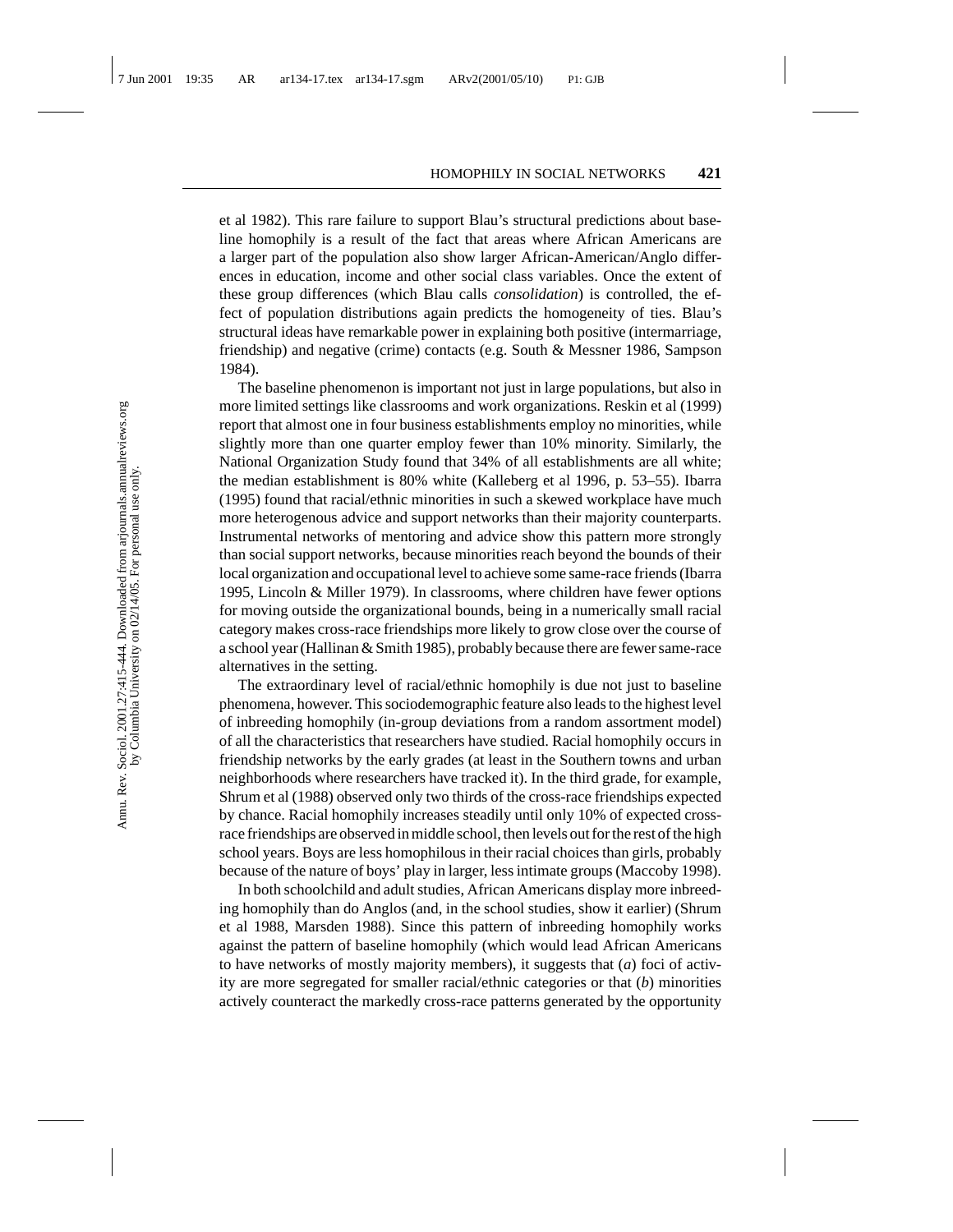structure to generate some same-category contacts.<sup>7</sup> Laumann (1973), in his classic analysis of the Detroit Area Study, provided an unusually detailed analysis of ethnic and religious friendship. He found a rank order correlation of −.821 between an ethnic group's size and its tendency to select friends from within the group (Laumann 1973, p. 45). These choices were structured to a substantial degree by the overlap between ethnic, religious, and socio-economic characteristics (Laumann 1973, p. 67–68). In an unusual study of five different ethnic groups in Toronto, Ooka & Wellman (2001) found that more recently arrived groups had more homophilous job search networks. The pattern was accentuated among less educated, first generation respondents, reinforcing the idea that other domains of segregation (residential, voluntary association, occupation, language, etc.) and hidden value homophily (information, attitudes, tastes, etc.) may drive the inbreeding process (see also Kalmijn 1998, p. 410, Marsden & Gorman 2001).

**SEX AND GENDER** The homophily of networks with regard to sex and gender poses a remarkable contrast to that of race and ethnicity. Race and ethnic homophily are dominated by the strong structural effects of category size and by category differences on many socially important features (education, income, residence, etc.). In contrast, men and women are roughly equal in number and are linked together in households and kinship networks that induce considerable similarities in residence, social class, and other characteristics. Until men and women enter the sex segregated voluntary association structure and labor force, most sex homophily is created by inbreeding rather than baseline phenomena.

By the time children enter school, they have learned that gender is a permanent personal characteristic. At about the same developmental stage, researchers first observe homophily in play patterns and a tendency for girls to play in smaller groups than boys (see reviews in Smith-Lovin & McPherson 1993, Maccoby 1998).

Hallinan and her colleagues have done the most comprehensive studies of gender in young children's network relationships. Eder & Hallinan (1978) found that girls are more likely to resolve intransitivity by deleting friendship choices, while boys are more likely to add them. For example, if A likes B and B likes C, a young boy would be more likely to add an A–C relation to resolve the intransitivity, while a young girl would be more likely to drop B as a friend. The Hallinan results are important primarily because of their implications for the emergence of cliques and larger network structures. Her data demonstrate how sex barriers to youthful friendships and these patterns in the resolution of relationship intransitivity influence the development of social networks. Children are significantly more likely to resolve intransitivity by deleting a cross-sex friendship than by adding another cross-sex friendship. In fact, most youths are more likely to delete a samesex choice than to resolve the intransitivity by adding a cross-sex one (Tuma &

<sup>&</sup>lt;sup>7</sup>Marsden (1988) found no significant social distance effect for race, after taking baseline and inbreeding into account. The key distinction appears to be same-different, not any more elaborated form of stratification.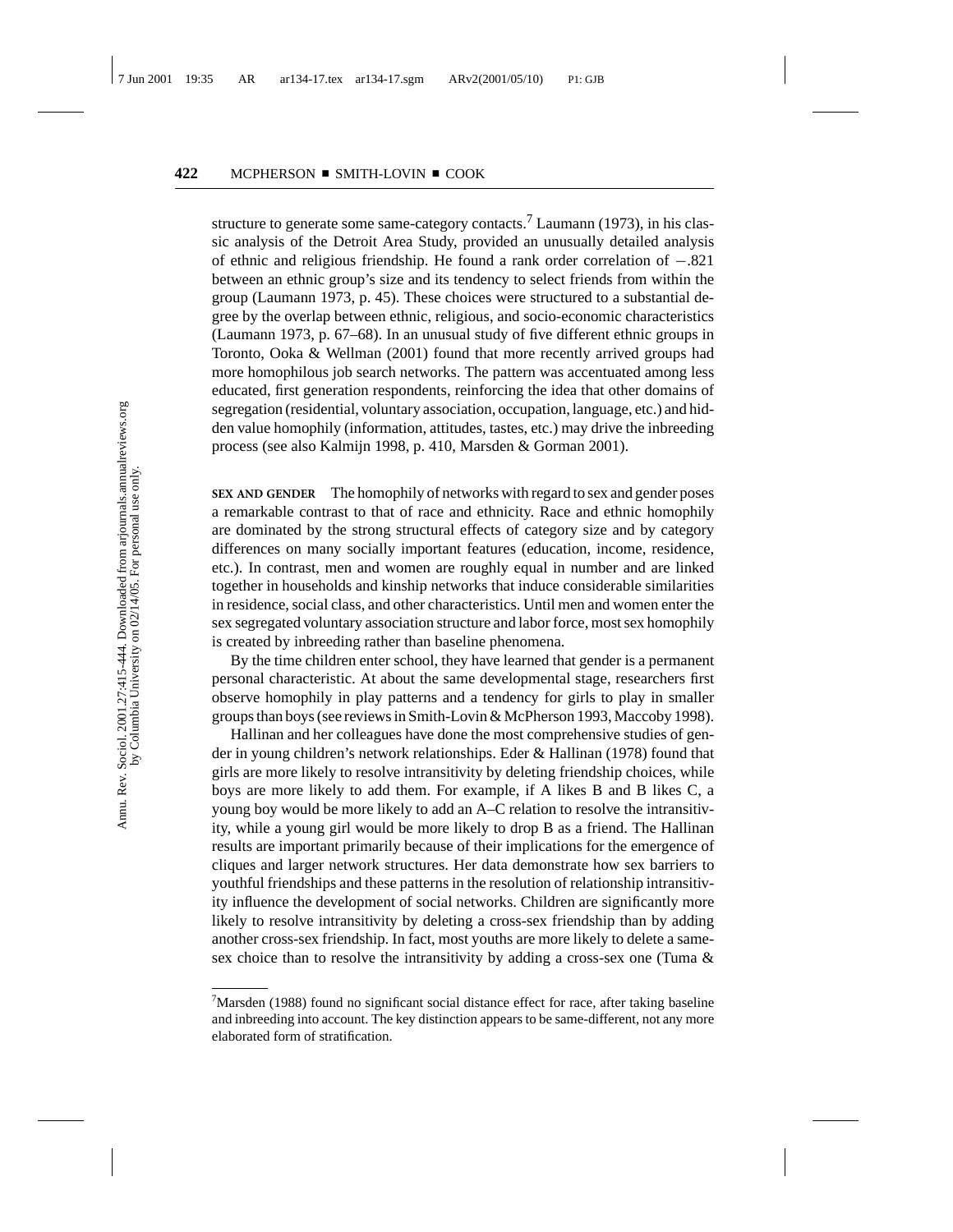Hallinan 1979). These simple, small tendencies toward homophily and sex differences in resolving problems in the structure of relationships mean that boys and girls will move toward very different social circles. Their worlds become gender segregated, with boys in larger, more heterogeneous cliques and girls in smaller, more homogeneous groups. This tendency is especially marked in the early grades and abates as adolescents move into the romantic ties of puberty (Shrum et al 1988).

By the time that they are adults, people have friendship and confidant networks that are relatively sex-integrated (at least when compared to other dimensions like race, age, and education). People "discuss important matters with" a group of confidants that are roughly 70% as sex heterogenous as the general population (Marsden 1987). While 22% of people have no cross-sex confidants, 37% have networks that are almost perfectly mixed by sex. This pattern is a bit misleading, however, since close ties contain many kin, and kinship links one to confidants of the other sex. When Marsden (1987) controlled for kin, he found that among kin the heterogeneity of networks was very close to the population value, while for nonkin there was considerable gender homophily. Still, the inbreeding homophily for sex in confiding networks is considerably less than that for race, education, and other social dimensions (Marsden 1988).<sup>8</sup> In contrast, Huckfeldt & Sprague (1995, p. 195–201) found considerable homophily in political discussion networks, with men showing much higher levels of segregation than women; 84% of men reported discussing politics only with other men.<sup>9</sup> There may be a tendency for less intimate, more content-bound relationships to be more gendered than close, strong ties.

Gender homophily is lower among the young, the highly educated, and Anglos (as compared with African Americans and Hispanics) (Marsden 1987). This structuring of gender homophily is mirrored in other societies (Blau et al 1991, Verbrugge 1977) and in more ephemeral relations (Mayhew et al 1995).

Interestingly, the pattern of connections *among* respondents' confidants is quite different for sex than for race/ethnicity. Alters of the same sex are significantly *less* likely to be connected than alters that aren't matched on sex (Louch 2000). This patterns appears because spouses are quite unlikely to know other-sex friends. This is especially true for men, whose wives are especially unlikely to know their female friends from other foci like work or voluntary organization membership.

While the general population is almost perfectly sex heterogeneous (with men and women being almost equal-sized groups), most environments where networks have been studied are not. Work establishments, for example, are highly sex

<sup>&</sup>lt;sup>8</sup>Verbrugge (1977) found that sex homophily was stronger than education and religion, especially among closest friends, where 90% of all men and 68% of all women mentioned a same-sex person. Verbrugge did not study race in her Altneustadt, German, data.

<sup>&</sup>lt;sup>9</sup>Part of the gender difference is evidently a reporting difference between men and women. When Huckfedlt & Sprague (1995:197–99) looked at political discussion between spouses, they found that wives were much more likely to report discussing politics with their husbands than husbands were to report discussing politics with their wives.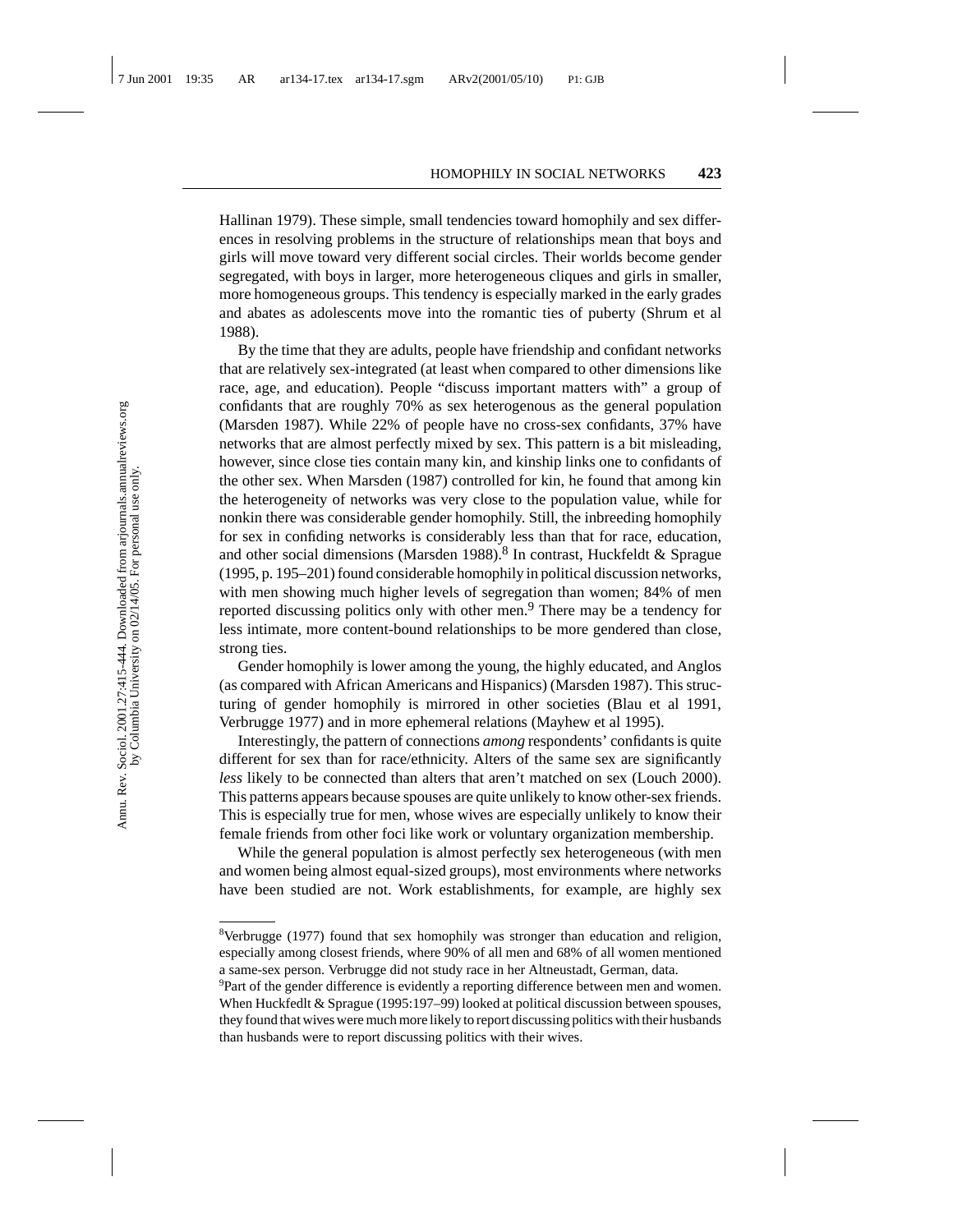segregated (Bielby & Baron 1986, Kalleberg et al 1996 pp. 53–55) as are voluntary associations (McPherson & Smith-Lovin 1982, 1986, 1987, Popielarz 1999). Therefore, it is not surprising that the networks formed in these settings display a significant amount of baseline homophily on gender. The sex composition of the establishment, group, and occupational level creates powerful sex differences in homophily of networks, with the minority sex having much more heterophilous networks than the majority category members (South et al 1982, 1983, McPherson & Smith-Lovin 1986, 1987). Researchers have studied this baseline phenomenon most intensively among upper-level managers and entrepreneurs. Here, the findings are very consistent. Men tend to have more sex homophilous networks than do women, especially in establishments where they are a strong majority (Ibarra 1992, 1997, Brass 1985). This pattern is especially strong when we consider instrumental or status-loaded ties of advice, respect, and mentoring; socio-emotional ties of friendship and support are much more sex homophilous, in spite of skewed environments (Ibarra 1992, 1997, Lincoln & Miller 1979, Greenberger & Sorenson 1971). Across many cultures and work settings, both men and women use men as network routes to accomplish tasks and to connect to information in more distant domains (Aldrich et al 1989, Bernard et al 1988).

**AGE** The degree of age homophily in networks varies a great deal, depending on the type of tie studied. Homogamy on age in marriage is so taken for granted that it is seldom even studied (see the lack of discussion in Kalmijn 1998). In studies of close friendship, homophily on age can be stronger than any other dimension (excepting perhaps race, which is seldom even studied in these contexts) (Verbrugge 1977, Fischer 1977, pp. 93–98). Fischer (1977) found that 38% of all Detroit men's close friends were within two years of their age; 72% were within eight years. Similarly, when the ties studied are relatively superficial (like talking about hobbies or work, or general sociability and support around the neighborhood), age homophily is high (Feld 1982). When ties are close confiding relations or involve emergency help with money or other services, ties are less age homophilous because significant numbers of kin are mentioned (Feld 1984, Marsden 1987, Blau et al 1991). Marsden (1987, p. 127) found that age heterogeneity in confiding networks was about 60% of what would be expected by random assortment in the population; eliminating kin confidants reduces age heterogeneity to less than half of expected. Fischer (1982) found that nonkin friends were separated by only six years of age, compared to 24 years for nonsibling kin alters.

Age homophily includes a powerful baseline component. The fact that schools group ages together into classrooms induces strong homophily, although this tendency weakens as children move from early to later grades (Shrum et al 1988). Age homogeneity of contexts like neighborhoods, work environments, and voluntary organizations induces considerable age homophily in both positive ties like friendship and negative ones like crime (Feld 1982, Sampson 1984).

Age homophilous ties tend to be more close, longer lived (often reflecting the perseverence of ties formed in childhood), to involve a larger number of exchanges, and to be more personal (Fischer 1982). The probability that two nonkin confidants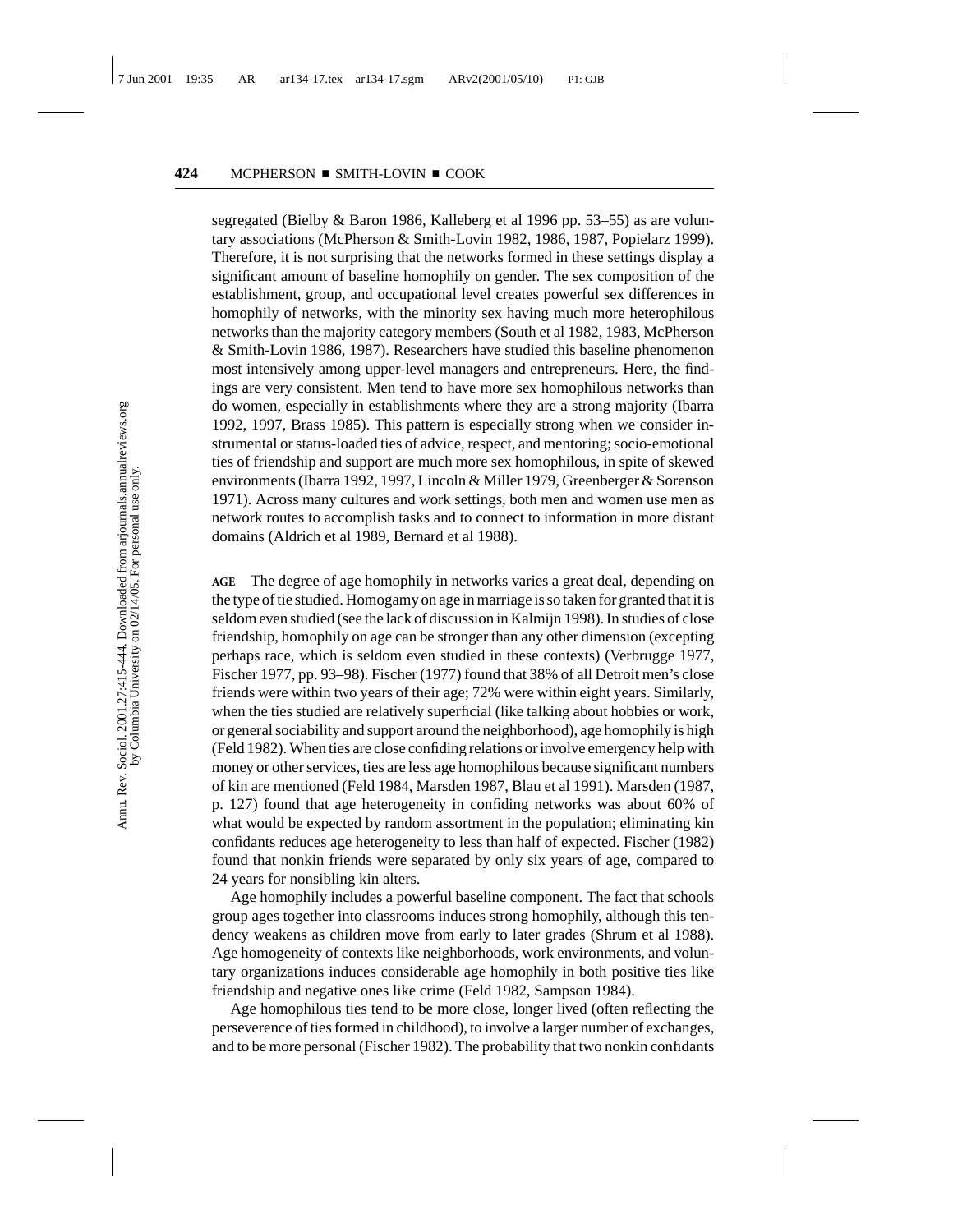will themselves be connected decreases with their absolute age difference (Louch 2000).10 Age-similar dyads are slightly *less* likely to have multiplex relations, however (Fischer 1977).<sup>11</sup> Evidently this is because people tend to keep in close touch with same-age childhood friends with whom they share no other current ties.

Marsden (1988) found an interesting patterning of age homophily for different age categories. In confiding relations, there was both a strong tendency to confide in someone of one's own age (especially for the four youngest age categories) and a social distance effect: The further away someone was in age, the less likely that they were someone with whom one "discussed important matters." There was more distance between the  $60+$  age group and other age groups than there was between other age categories, perhaps indicating the social importance of retirement and other institutional processes associated with aging. The over-60 category was the only age group for which there was significant outbreeding. Older people often connect with younger confidants, especially their children (see also Blau et al 1991, Burt 1990, 1991).

**RELIGION** Marriage, friendship, and confiding relations show religious homophily in all societies with religious diversity, although the pattern is not as typically strong as it is for race and ethnicity (Laumann 1973, Verbrugge 1977, Fischer 1977, 1982, Marsden 1988, Louch 2000). Kalmijn (1998) argues that it appears to be decreasing during the past few decades.<sup>12</sup> As with the other forms of homophily, there is a combination of baseline and inbreeding occurring here. Protestants are likely to marry and be friends with other Protestants in the United States, because they are such a large group (Kalmijn 1998, Fischer 1977). Residents of small towns risk falling away from their religious roots, presumably because suitable coreligionists are less likely to be available, while residents of larger cities are more likely to be enveloped in a religious subculture (Fischer 1982). If we look at departures from these group size effects, however, Protestants show the lowest levels of inbreeding homophily, while Catholics, those with no religion and "other" religions, and Jews show higher levels of homophily (in that order) (Fischer 1982, Marsden 1988, Kalmijn 1998). As with race/ethnicity, we see a tendency for inbreeding homophily to counteract the likelihood that members of smaller categories will have almost totally outgroup relationships by chance. The Jewish men in Fischer's (1977) Detroit sample, for example, have 80% of their friendships with other Jews, while few would be predicted by random assortment. And 80% of all Jewish marriages are to Jews in this group that makes up less than 2% of the population (Kalmijn 1998).

Ties between people with the same religion are more likely to be close ties of giving emergency help, loaning money, giving trusted advice or even therapeutic

<sup>&</sup>lt;sup>10</sup>This pattern weakens as the age difference gets very large, probably because of large age differences in relations among in-laws, mentor-protégés, etc.

<sup>&</sup>lt;sup>11</sup>In another departure from the general pattern, Verbrugge (1984) also found that age dissimilarity of best friends actually increased their frequency of contact.

<sup>&</sup>lt;sup>12</sup>Conservative fundamentalist Protestant groups are the exceptions to this decline.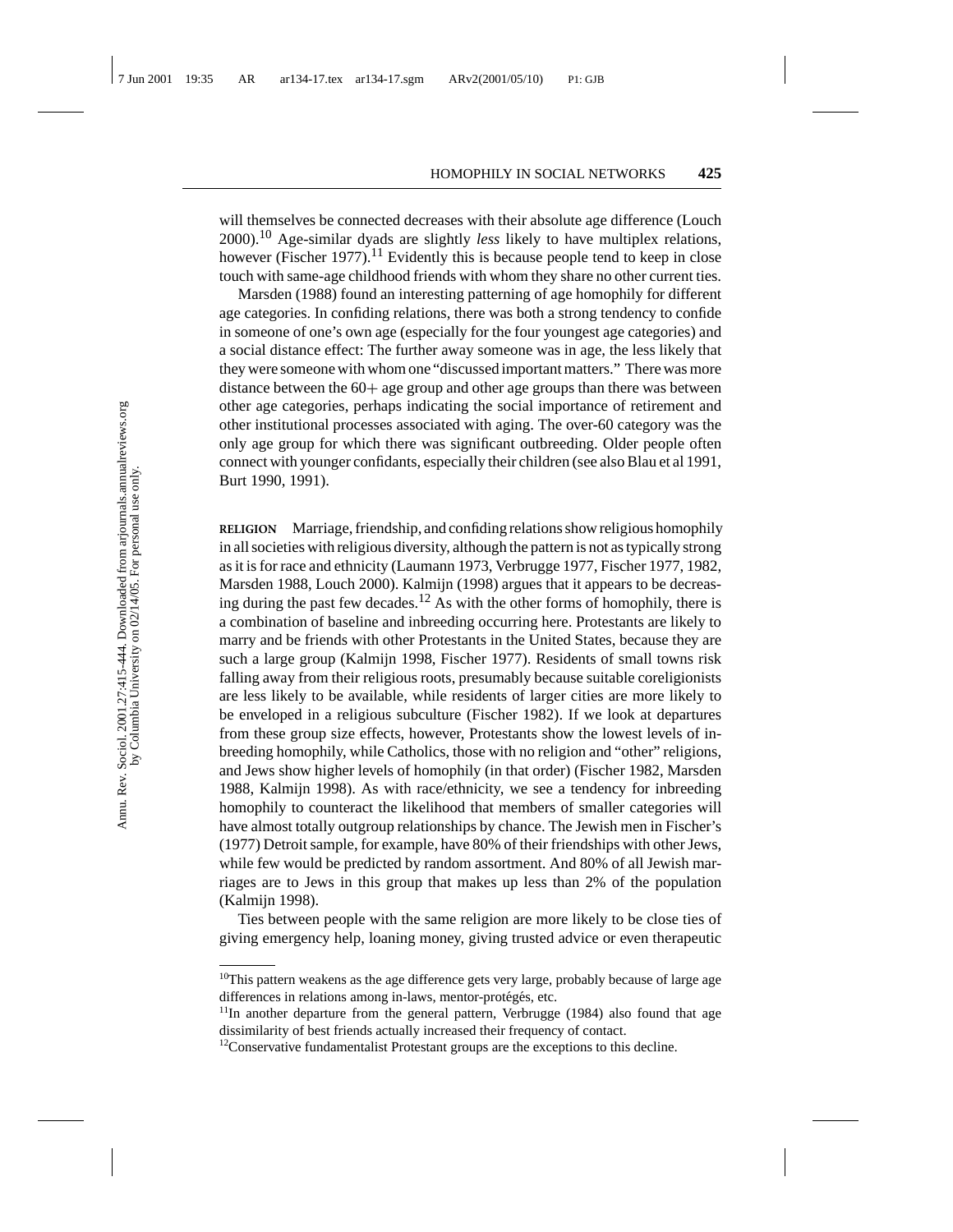counseling, while the less intense ties of hobby and work talk often show less religious homophily (Feld 1984, Marx & Spray 1972). This relationship between religious similarity and closeness extends even within the family: Men are more likely to name their spouses as someone with whom they discuss important matters (and to name them first, if they name them at all), if their spouse shares their religion (Liao & Stevens 1994). In relationships of less closeness, religion may not matter much at all. Bainbridge & Stark (1981) found that among West Coast college students, religious attitudes and beliefs were salient only when they were activated by a social movement or formal organization. Again, fundamentalist students were more likely to make this dimension a keystone of their friendships. Iannaccone (1988) reviewed literature differentiating churches and sects, indicating that sects (which tend to be more conservative, evangelical, and fundamentalist) are a more total social environment for their members, spawning a larger proportion of their friendships and social support networks while taking up more of their time. Parents also show greater religious homophily in their network ties than nonparents, supporting the idea that religious institutions are sought out for children's benefit (Fischer 1982). (An alternative hypothesis, of course, is that religious people both have more same-religion friends and are more likely to have children.)

**EDUCATION, OCCUPATION, AND SOCIAL CLASS** The dimensions of homophily that we have discussed up to this point are largely ascribed or strongly inherited from one's family of origin. Here, we address dimensions that, in modern industrial societies, are to a large extent achieved (although still shaped by family origins, of course). Social class of origin often determines neighborhood residence; education locates people in school settings; and occupation affects both workplace and voluntary association activity. Therefore, it is not surprising that we find significant homophily on these achieved characteristics as well. Marsden (1987) found that about 30% of personal networks were highly homophilous on education, with a standard deviation of less than one year. On average, respondents' confiding networks showed about half the educational diversity of the general population. This parallels Verbrugge's (1977) results a decade earlier, showing that education, occupation, and occupational prestige all showed roughly the same levels of homophily as religion and sex. Louch (2000) found that interconnections among alters were more likely when they had had the same education too, although this effect was less strong than for race and religion. Yamaguchi (1990) found that homophily in education extended to inbreeding bias among the statuses of the friends themselves, with one choice predisposing other choices of the same educational level. Laumann (1973, p. 81–82) found that the occupational structure of Detroit men's friendships had at least two dimensions: One was the dominant action of social status, education, and income, while the other represented a contrast between more bureaucratic and more entrepreneurial work activities (see also Laumann & Pappi 1976, p. 57–64). Wright (1997, p. 208–22) explored the class structuring of friendships in more detail, finding significant boundaries to friendship across property, skill, and authority boundaries. The property boundary is the most impermeable to friendships in most societies (with the notable exception of Sweden).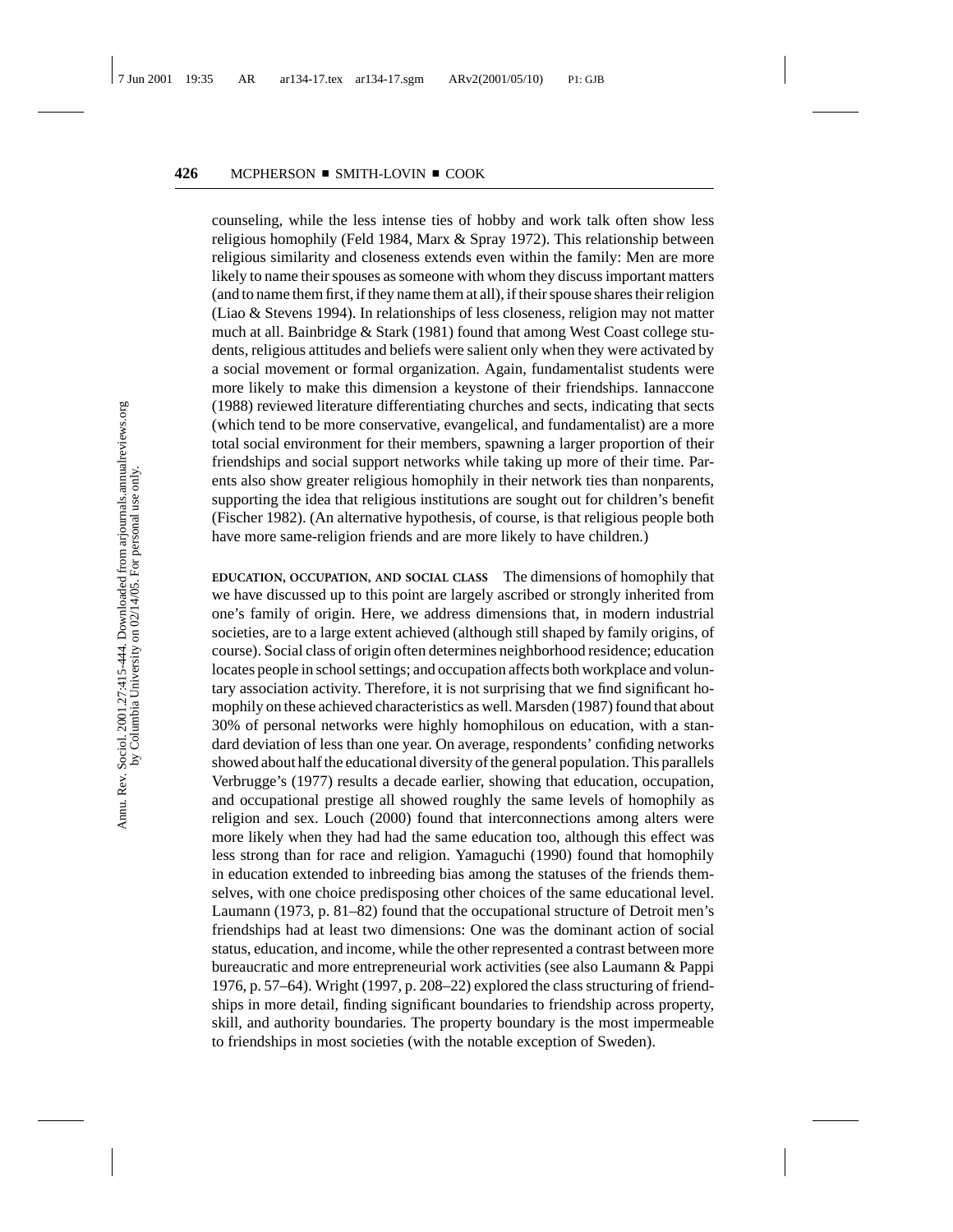Kinship ties tend to introduce educational and class hetergeneity into confiding and support networks, for while marriages are quite homophilous on these characteristics (Kalmijn 1998) the cohort differences in educational achievement mean that many cross-generational links are dissimilar (Marsden 1987). Higher education and being male also lead people to have more diverse networks, since these groups have both homophilous high-status relationships *and* ties that extend lower into the educational/occupational status hierarchy (Marsden 1987, Campbell et al 1986, Campbell 1988, Fischer 1982). All educational groups show inbreeding tendencies, as well as a social distance effect: People are both more likely to confide in others who share their same educational level and become less and less likely to form such a tie as their difference from others' achievement increases (Marsden 1988). The edge categories of extremely high and low education show the biggest inbreeding tendency (Marsden 1988, Kalmijn 1998), with a socially significant divide between the college-educated and those without college experience and another major distinction between the white collar and blue collar occupations (Kalmijn 1998, Hout 1982, Hauser 1982).

Researchers have found educational and occupational homophily in a large number of societies, but there is some indication that its level varies somewhat from country to country (Wright 1997, p. 203–22). Blau et al (1991) found roughly the same level of homophily in a Chinese city as in the United States, but Verbrugge (1977) found that Altneustadt (German) friendship ties were more structured by occupation than those in Detroit. Educational homogamy in marriage has been increasing strongly in the United States, but most countries show no trend and some show a decrease (Kalmijn 1998). Indications are that it is the operation of US colleges as a locus of marriage formation and the cultural aspects of educational and occupational homophily, rather than the economic ones, that drive the structure.

In spite of the fact that we see strong educational, occupational, and class homophily in strong ties like marriage and confiding relations, there is some indication that such similarity is perhaps more important in the less intimate ties of one's network. Occupational homophily is one of the few factors that Verbrugge (1977) found was weaker for best friends than for second and third friends. Louch (2000) found that education was less likely to create links between confidants than most other characteristics (religion, race, etc.). Galaskiewicz & Shatin (1981) show that cooperative ties between community organizations are most likely to be activated between those with educationally similar backgrounds in turbulent, problematic times. Schneider et al 1997 find strong educational homophily in information flows about education choices in voucher systems.

**NETWORK POSITIONS** When networks within organizations or small communities are studied, they often display a core-periphery pattern, with a central group of closely interconnected people and a larger group of people who are less densely connected to the core and to each other (e.g., Brass 1985). Festinger's (1950) classic theory of social comparison posited that people would use as a reference group those who are similar to them in various ways, including structural position. More modern network research (Burt 1982, Friedkin 1993) has confirmed this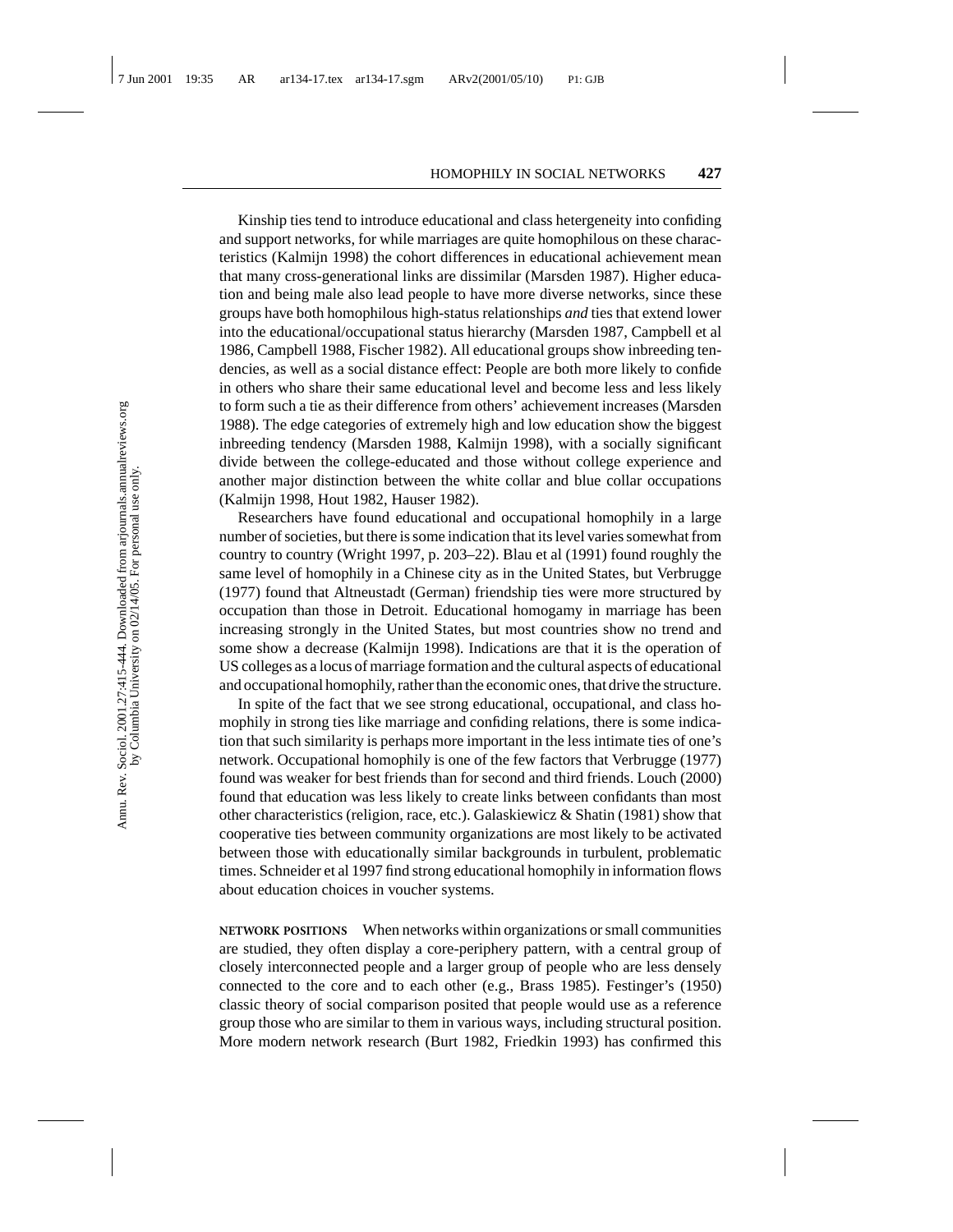hypothesis. People who are more structurally similar to one another are more likely to have issue-related interpersonal communication and to attend to each other's issue positions, which, in turn, leads them to have more influence over one another. There are powerful homophily effects in who we consider to be the relevant others in our organizational environment: those to whom we compare ourselves, those whose opinions we attend to, and simply those whom we are aware of and watch for signals about what is happening in our environment (Lawrence 2000). While homophily on structural similarity has focused almost exclusively on influence and comparison processes, the core-periphery pattern that networks often show may indicate that other types of advice, friendship, and association respond to this basis of homophily as well.

**BEHAVIOR** A long tradition in the literature on adolescence demonstrates the tendency of teenagers to associate with others who share their behavior patterns, either of achievement or delinquence. Traditionally, these patterns were interpreted as evidence of peer influence. As your mother always told you, hanging out with the wrong crowd could get you into trouble. Longitudinal data first became available in the 1970s, and this led to a rather decisive shift in the interpretation of behavioral homophily. Cohen (1977) and Kandel (1978) demonstrated that both positive behaviors of school achievement and negative behaviors like smoking marijuana were homophilous more because of selection into relationships with similar others than because of behavioral influence within friendship cliques. There also was a slight tendency for relationships to disband when behavioral similarity did not support them. Later, Billy et al (1984) showed the same patterns for adolescent sexual behavior.

Among adults, behavioral homophily has been studied along two dimensions. Verbrugge (1977) noted a mover-stayer pattern in Altneustadt (German) friendships, with residential stability predicting friendship formation about as strongly as did sex, nationality, or religion. Knoke (1990) found homophily of political behavior and practice, with stronger shared political orientations predicting more behavioral involvement, especially within the context of voluntary associations.

**ATTITUDES, ABILITIES, BELIEFS, AND ASPIRATIONS** Having established that homophily exists on a wide array of sociodemographic and behavioral dimensions, we finally turn to the arena where most people spontaneously recognize that similarity breeds fellowship: value homophily. An extensive experimental literature in social psychology established that attitude, belief, and value similarity lead to attraction and interaction (see review in Huston & Levinger 1978). Homophily on traits like intelligence was one of the first phenomena studied in the early network literature (Almack 1922). The classic status attainment literature picked up this assortative pattern and used it to argue that aspirations for higher educational attainment were shaped by peer groups (Duncan et al 1968). As with behaviors, however, the selection into relationships with similar others appears to be a much more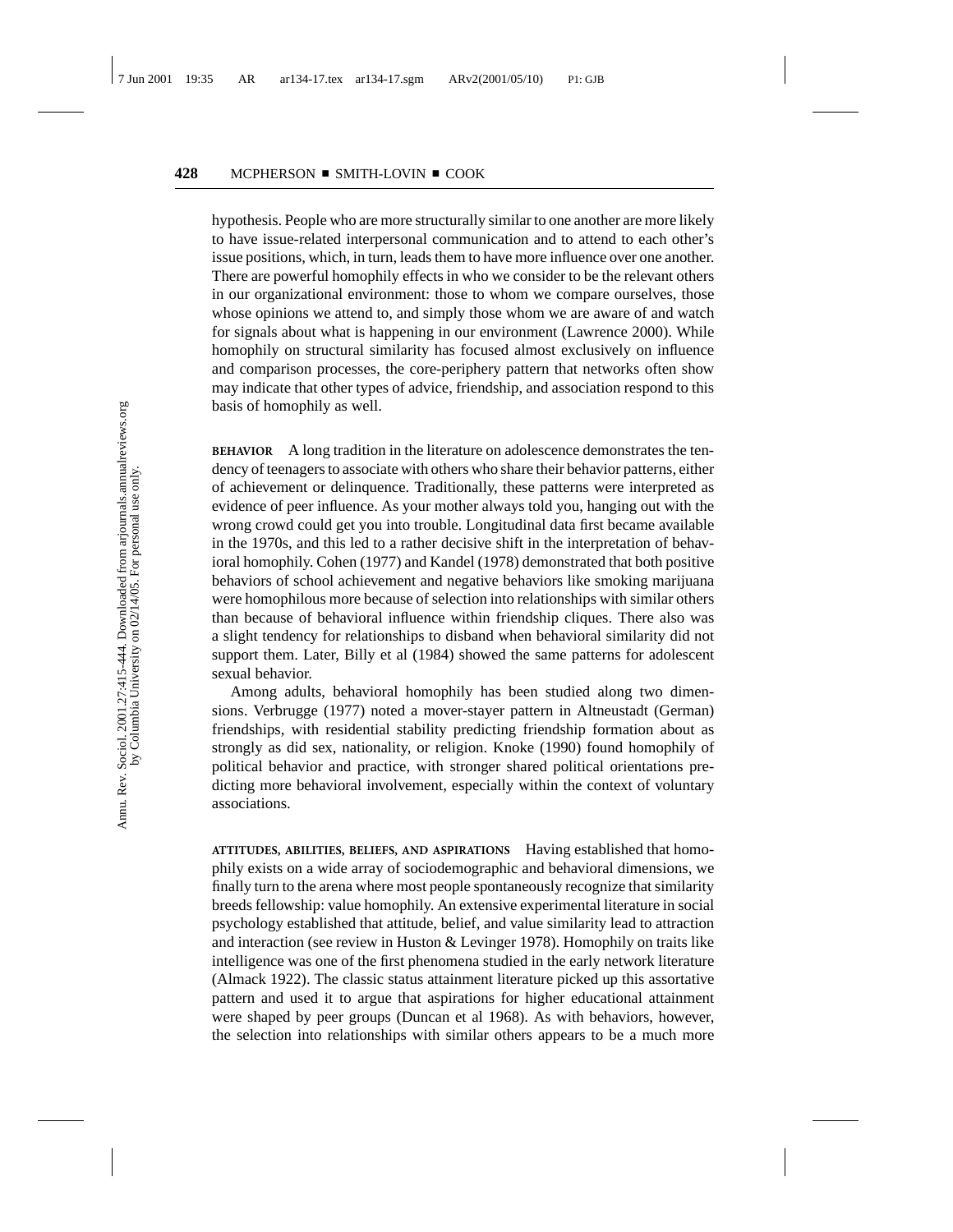powerful force than interpersonal influence within the friendship network (Kandel 1978, Cohen 1977). Much of what appears to be value homophily or influence also comes from the misperception of friends' beliefs and attitudes (Jussim & Osgood 1989, Huckfedlt & Sprague 1995); people tend to assume that their friends are like them, when in fact areas of disagreement simply are not discussed. There is considerable tendency for adults to associate with those of their own political orientations (Verbrugge 1977, 1983, Knoke 1990, Huckfedlt & Sprague 1995), but it unclear whether this homophily is due to actual political similarity or similarity on other social characteristics that are correlated with political beliefs. At any rate, selection almost certainly trumps influence or attrition in this domain as well.

**SUMMARY** The literature is remarkably consistent across many different relationships and many different dimensions of similarity: Homophily characterizes network systems, and homogeneity characterizes personal networks. In diverse societies, race, and race-like ethnicity create the most stark divides. Sex, age, religion, and education also strongly structure our relations with others. Occupation, network position, behaviors, and intrapersonal values also show considerable homophily, but they seem to be more specific to certain types of networks and/or derived from the basic facts of sociodemographic homophily. Baseline patterns strongly shape networks by influencing the opportunity structure for contacts, both within large populations and within smaller social settings. Inbreeding homophily often complements baseline, such that smaller categories of individuals who would otherwise have networks dominated by the majority group actually have associates that are much more similar to them than we would predict from the opportunity structure. We now move on to the sources of this remarkably consistent structural feature.

## **CAUSES OF HOMOPHILY: FOCI OF FORMATION, PROCESSES OF TIE DISSOLUTION**

#### **Geography**

Perhaps the most basic source of homophily is space: We are more likely to have contact with those who are closer to us in geographic location than those who are distant. Zipf (1949) stated the principle as a matter of effort: It takes more energy to connect to those who are far away than those who are readily available. The classic community studies illustrated this fact (e.g., Gans 1968; see review in Campbell 1990), although purely local networks are a source more of contacts than close ties (Wellman 1996) and tend to become less important over time as other types of homophily trump mere propinquity (Gans 1968, Michaelson 1976). Even factors so seemingly trivial as the arrangement of streets (Hampton & Wellman 2000, Sudman 1988), dorm halls (Festinger et al 1950), and legislative seating (Calderia &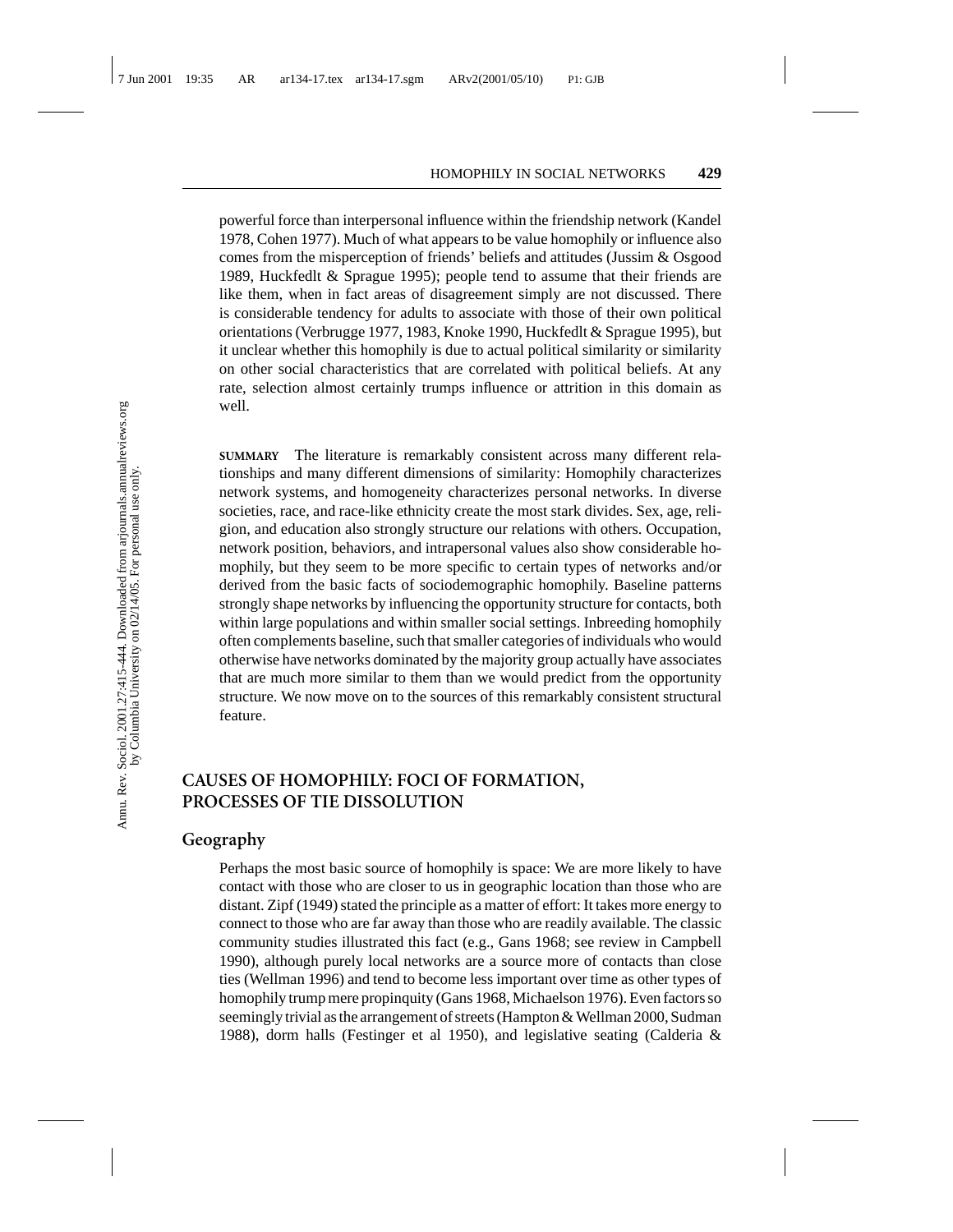Patterson 1987) can influence the formation of relatively weak ties (and the potential for stronger friendship formation).<sup>13</sup> Women are more likely than men to form close ties with neighbors (Moore 1990, p. 729) because they are less likely to be tied to extralocal foci of tie formation like work and their voluntary associations are more likely to be geographically local (Fischer & Oliker 1983, McPherson & Smith-Lovin 1986). Older people also are more constrained by their immediate geographic environment and have networks that are more reflective of it (Fischer 1982, p. 184).

The advent of new technologies like print, the telegraph, the telephone, and e-mail may have loosened the bounds of geography by lowering the effort involved in contact (Kaufer & Carley 1993), but these new modes have certainly not eliminated the old pattern; Verbrugge (1983) still finds that residential proximity is the single best predictor of how often friends get together to socialize. Since most hightech contacts still reflect contacts that are originally made and sustained through face-to-face encounters, even ties measured through this mechanism usually show geographic patterning (Wellman 1996). However, the new technologies may have allowed people greater latitude to create ties that are homophilous on other dimensions (Hampton & Wellman 2000; see review in Wellman et al 1996). In fact, these technologies seem to have introduced something of a curvilinear relationship between physical space and network association, with very close proximity no longer being so privileged over intermediate distances but both being considerably more likely than distant relations. Geographic space also seems more important in determining the "thickness" of a relationship (its multiplexity and the frequency of actual contact) than it does in determining the presence of a tie.

The homogeneity of neighborhoods on characteristics that are transmitted by parents—ethnicity, race, religion, and family background (Lieberson 1980) clearly influences the homophily of ties that are formed in this arena as opposed to organizational foci like schools and workplace, which are organized along different dimensions. Urban areas, with their greater diversity within a moderate geographic distance, produce networks with higher levels of racial and ethnic heterogeneity (Marsden 1987, pp. 128–29). Geographic effects evidently influence the tendency for people with a farm background to marry others like themselves (Kalmijn 1998, p. 409). Similarly, the regional distribution of religions (with Baptists and Methodists concentrated in the South and Catholics in the Northeast) contributes to the religious endogamy observed in marriages (Kalmijn 1998, p. 408). Blau et al (1984) demonstrated systematically that the composition of an area with regard to its occupational structure, income structure, industry mix, and educational distribution all influenced the level of homophily in marriages formed there.

<sup>&</sup>lt;sup>13</sup>Sudman (1988) found a large interaction effect between geographic proximity and the type of dwelling, with large apartment buildings creating little geographic distance effect and single family dwellings creating the most. Clearly, architecture and other sociocultural factors affect the use and influence of space.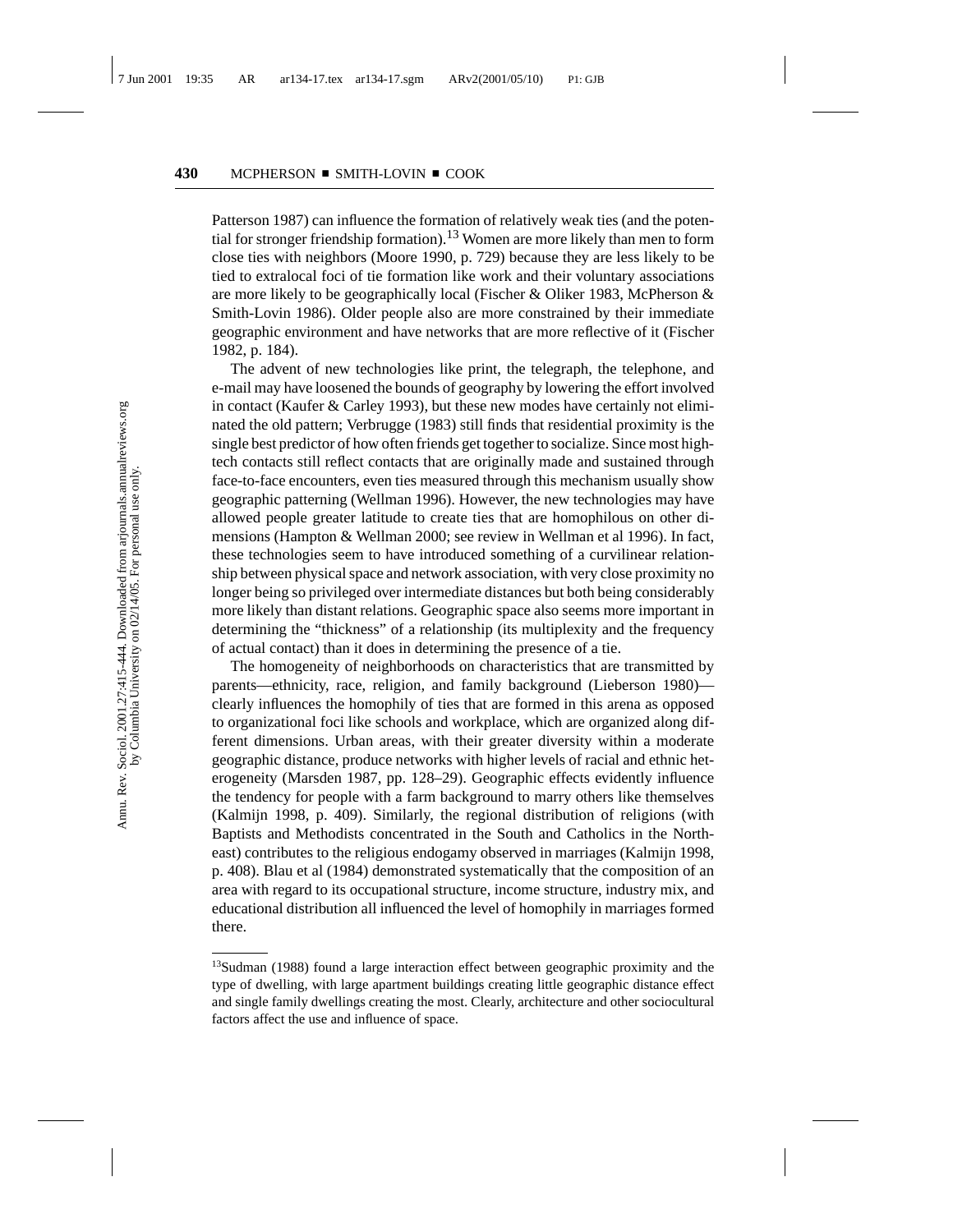#### **Family Ties**

While geography is the physical substrate on which homophily is built, family connections are the biosocial web that connect us to those who are simultaneously similar and different. The prevalence of heterosexual coupling and the roughly equal likelihood of having male and female children ensures that family connections will produce high heterogeneity on sex. Generational ties of exchange and affection also produce much greater age heterophily in the family than occurs in any other foci of tie formation. In a mobile society where generations often move to follow educational or occupational opportunities, kin ties often produce relatively close, frequent contacts among those who are at great geographic distance. Similarly, cohort shifts in the base rate of educational or occupational opportunities create substantial kin-based contacts with different educational and class levels.

On the other hand, the importance of the marriage bond within families and in larger society, creates rather dramatic structuring of kinship ties on other dimensions. Family-based ties are much more likely to be same race, same ethnicity, and same religion. In fact, the tendency to marry within group is so revealing of the underlying importance of dimensions for structuring our society that tracking the rise or decline of homogamy on a characteristic is an interesting, complex sociological question (see the debates in Raymo & Xie 2000 and Smits et al 2000).

While the fact that family ties have a somewhat different structure than the more voluntary, less intense social ties of co-employment, co-membership, or friendship is interesting, it should not hide the fundamental similarity: (*a*) family ties are homophilous on most characteristics, and (*b*) strong, homophilous ties on one characteristic may act to induce heterophily on other characteristics. Family ties, because of their strong affective bonds and slow decay, often allow for much greater value, attitudinal, and behavioral heterophily than would be common in more voluntary, easier to dissolve ties formed in the foci discussed below.

#### **Organizational Foci**

School, work, and voluntary organizational foci provide the great majority of ties that are not kin (Louch 2000, p. 53), supporting Feld's (1981, 1982, 1984) argument that focused activity puts people into contact with one another to foster the formation of personal relationships. After the propinquity created by neighborhood play groups, schools are the next major focus of tie formation across the life course. Shrum et al (1988) found that 88% of all third graders' friendship ties are formed in their own grade at school. Tracking within schools assures that children of similar backgrounds, abilities, and achievement levels are grouped into the same classes, where homophilous ties can form (Kubitschek & Hallinan 1998, Hartup & Stevens 1997). Indeed, Neckerman (1996) found that children's friendships are quite unstable without organizational support. School organizations help not only to breed ties, but also to maintain them. Some of the homophily in age and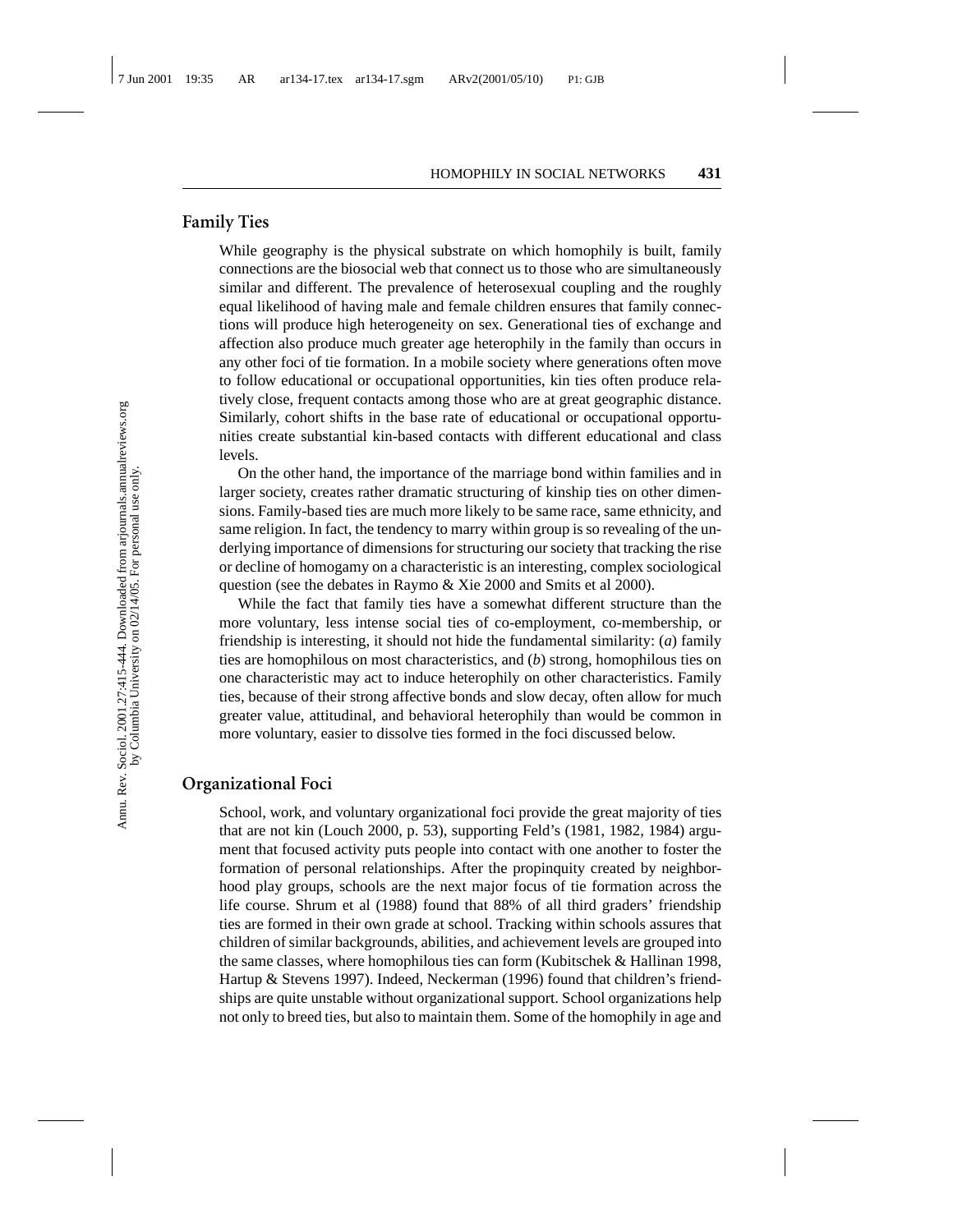behavioral characteristics induced by school structures survives into adulthood, as childhood friendships occasionally are maintained in spite of few other connections. Fischer (1977) found that 20% of Detroit men's (nonkin) friendships were formed in childhood.

After school, most people move into a work environment that also segregates their opportunities for tie formation. The general literature on organizational demography has been reviewed elsewhere (Pfeffer 1983, Reskin et al 1999). Here, we simply note that a large number of both strong and weak ties are formed at work [809 out of 4423 close confiding relationships in the General Social Survey, roughly half of the nonkin ties (Marks 1994)], and that the composition of these ties is strongly influenced by the composition of the work establishment (Ibarra 1992, 1995, Brass 1985, Feld 1982, see review in Reskin et al 1999). In general, ties formed among co-workers tend to be more heterogeneous in race and religion than ties formed elsewhere, and more homogeneous on sex and education because of the highly segregated character of the workplace on these two dimensions (Marsden 1990, pp. 402–3).

Recent research has concentrated attention on the role of voluntary associations in creating interpersonal ties (McPherson & Smith-Lovin 1986, 1987, McPherson et al 1992). While voluntary groups are probably less important sources of ties than school or work, they are important because they operate over the entire life course, from childhood to death, and because they represent a unique arena for watching the strong interplay of structurally induced and choice-produced homophily. Since voluntary groups are, by definition, less constrained than family, school, or work (which may be biologically or legally mandated), they represent an excellent opportunity to examine the co-evolution of groups, ties, and memberships.

There is a structural duality of persons and groups: The fact that groups are made up of people means that every group creates a set of co-membership ties among its members (Breiger 1974), and these connections can be used to sample groups by sampling from their members in a population of individuals (McPherson 1982). Larger organizations create proportionally more co-membership ties than smaller ones, of course, because the number of potential interpersonal relationships is  $(n(n-1)/2)$ , where *n* is the number of members in the group (McPherson 1983a, McPherson & Smith-Lovin 1982). Since higher SES people join more groups and leave them less frequently, they experience more voluntary organizations over their life course and have more co-memberships (McPherson 1981, pp. 718–20). Men also gain more ties from their voluntary organization memberships than women because they belong to larger groups, on average (McPherson & Smith-Lovin 1982). The extreme gender segregation of the voluntary system leads most comembership ties to be sex-homogeneous (McPherson & Smith-Lovin 1986); the average male membership generates 37 co-membership ties, eight of which are female, whereas the average female membership generates 29 ties, only 4 of which are male. All-female groups, in particular, lead women into relationships that are highly homophilous on age, education, religion, marital status, and work status (Popielarz 1999a).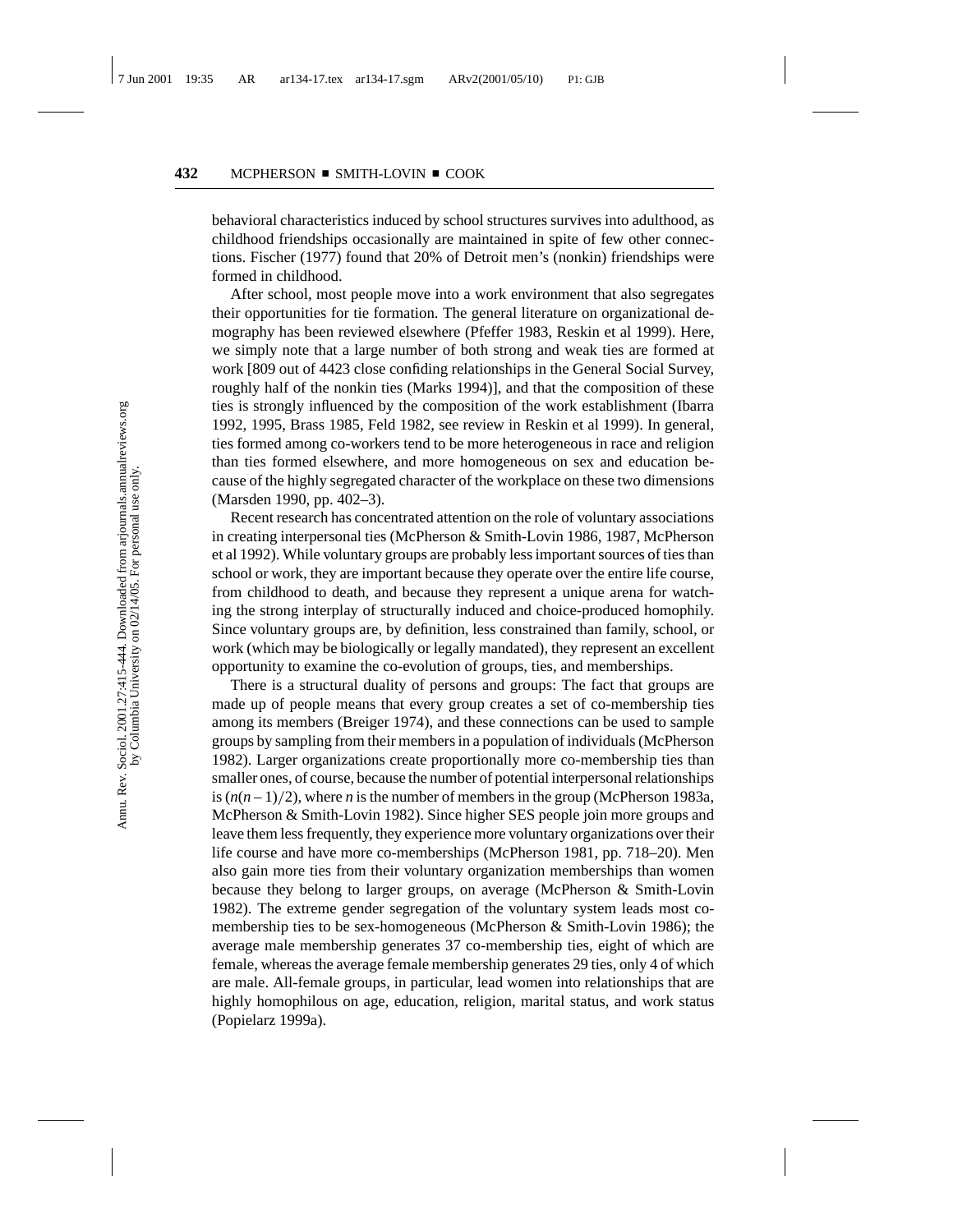When we look at ties closer than mere co-membership, we find that many friendships, confiding relations, and social support ties are formed within voluntary groups. Close confiding relations are about as likely to be embedded in voluntary groups as they are to be found at work (Marsden 1990, p. 403).<sup>14</sup> Feld (1982) found that 68% of the relationships in Fischer's (1982) Northern California Community Study were formed in some type of foci of activity, with roughly a third of those formed in work and voluntary organizations.

The social homogeneity of most organizational foci creates a strong baseline homophily in networks that are formed there. Feld (1982) found that organizational foci produced ties that were twice as homogeneous as would be expected by chance. More specifically, Marsden (1990) found that co-membership sources reduced age, race, and especially religious diversity of confiding relations. McPherson & Smith-Lovin (1987) showed that the composition of voluntary groups induces strong homophily in the ties that are formed there, with group size, consolidation of dimensions, and social diversity within organizations all affecting the extent to which ties were formed with similar others. In particular, the voluntary groups induced strong homophily in sex, age, and occupational prestige; Peoples' choices of close associates *within* the groups (inbreeding, in our classification here) were more important in creating educational homophily. McPherson (1983b) noted that different types of voluntary groups have specialized demographic structures, with church, youth, and elderly groups tending to specialize in the age dimension (and therefore inducing age homophilous co-membership ties), while professional groups induce educational homophily. Civic groups integrate different age groups, and groups serving the elderly integrate those with different educational backgrounds. Hobby groups are the most generalist overall, integrating a wide array of characteristics (especially occupational statuses).

Researchers have also examined the impact of organizational foci within more specific institutional domains. Caldeira & Patterson (1987) found that joint committee memberships had powerful effects inducing friendship, shared attitudes and information, shared understandings of the legislative role, and behavioral homophily (voting together) in a state legislature. Cook (2000) found that the same key variable—shared committee membership—was the most important predictor of bill co-sponsorship in the United States Congress, even when controlling for a large number of individual and district characteristics.

Voluntary organizations can also be important in reinforcing the effects of other types of ties. Galazkiewicz (1985) found that nonprofit officers that belonged to the same professional organizations ended up more proximate in personal networks and more similar in their evaluation of prospective donors (attitudinal homophily). Knoke (1990) found that discussing politics with at least one other member of a voluntary organization strongly boosted a person's political mobilization both inside the organization and in the larger community. Davis & Aldrich (2000) found

<sup>&</sup>lt;sup>14</sup>These co-membership confidants are more likely to be kin than co-worker confidants, however.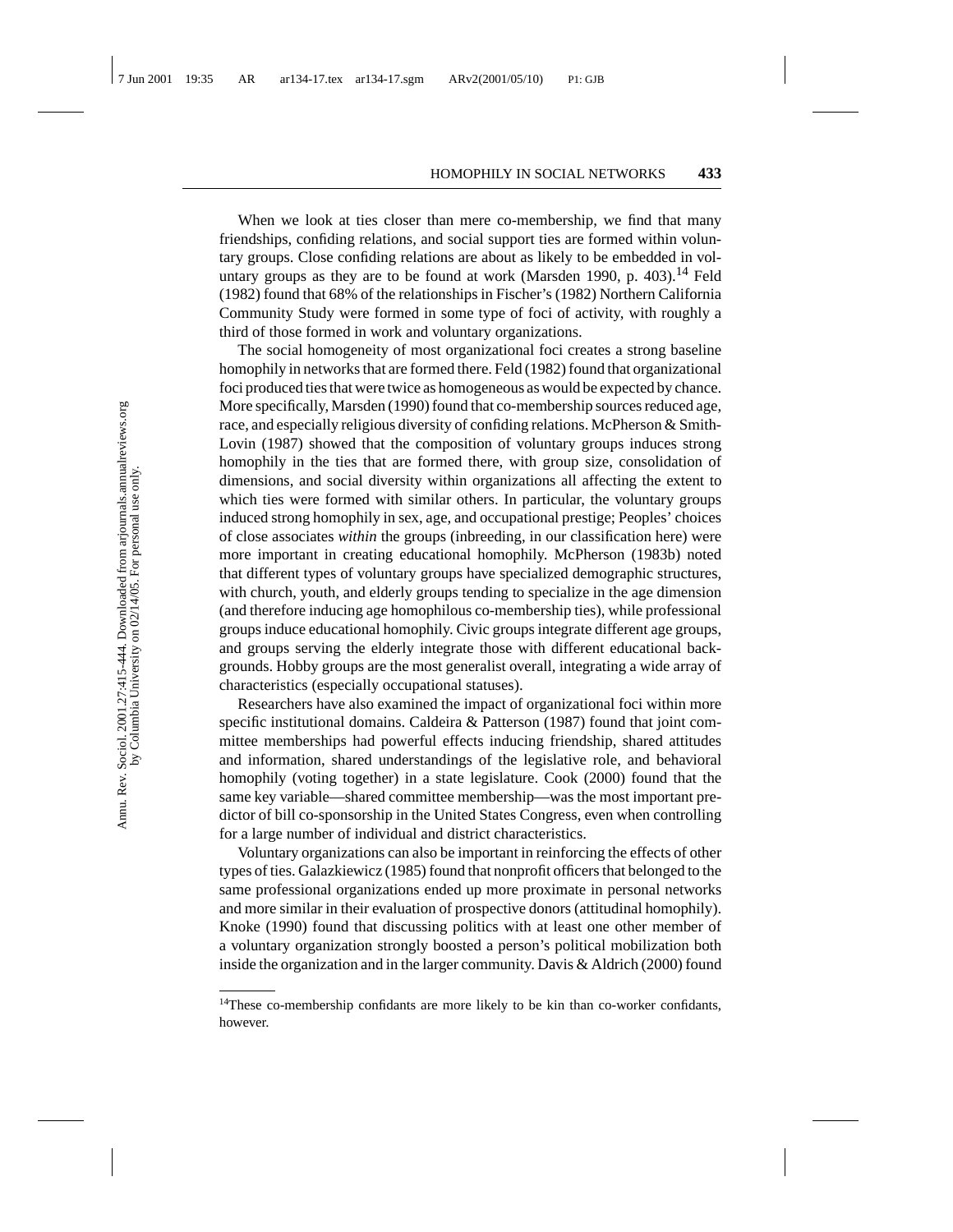that co-membership in instrumental organizations (especially when coupled with intensive organization activity) increased entrepreneur's odds of gaining access to resources like expert advice. This was especially true for women entrepreneurs. The fact that the effect operated more strongly for women may be created by the fact that women often were seeking help from men with greater experience. Beggs & Hurlbert (1997) found that female seeker/male contact ties were less effective than same sex ties in providing support during a job search, *unless* the sex heterogeneous tie was reinforced by a shared voluntary organization membership. If reinforced by the organizational context, the nonhomophilous ties were as effective as same-sex contacts in providing support. Therefore, it appears that organizational co-membership is capable of reinforcing nonhomophilous ties, to allow them to operate as homophilous ones would.

#### **Isomorphic Sources: Occupational, Family, and Informal Roles**

Early in the modern era of social network analysis, Burt (1982) made the point that people who occupy similar positions (i.e., have the same role relationships to similar others) often influence each other in the adoption of innovations. Such equivalent actors are often linked by direct ties, of course, although Burt argued that the influence could occur even when they were not. If we accept the proposition that role occupants are more likely to be similar than randomly chosen people, the connections between people who occupy equivalent roles will induce homophily in the system of network ties. Studies illustrating this point have concentrated in three domains. The most common, by far, are the detailed studies of connections within the workplace. There also has been some attention to the effect of family roles and the more intricate study of structurally equivalent actors within informal networks.

Many studies of the workplace, for example, find that the advice, respect, and support networks formed there are shaped not just by the composition of the work establishment as a whole, but even more strongly by the organizational demography at a person's own level or job title (Ibarra 1992, 1995, Brass 1985). Employees are especially likely to have ties to others who occupy their same job, and occupational sex segregation induces strong baseline homophily. Lazega & Van Duijin (1997) found that position in the formal structure of a workplace (including status, seniority, and the functional division of work) influenced the choice of advisors. Several studies have examined detailed networks of communications among scientists (perhaps because we know more about the dimensions of their work). Fuchs (1995) found that status organizes gossip among scientists into a core-periphery pattern. Judith Blau (1974) found that local contacts among high energy physicists were strongly structured by whether or not they shared a similar role within the academy (teaching versus other research roles). Such contacts also were structured by research accomplishments and specialty even within this small, elite subfield. Because we know that such stratification in the academy has demographic parallels, structuring of ties by any of these positional factors will induce demographic homophily as well.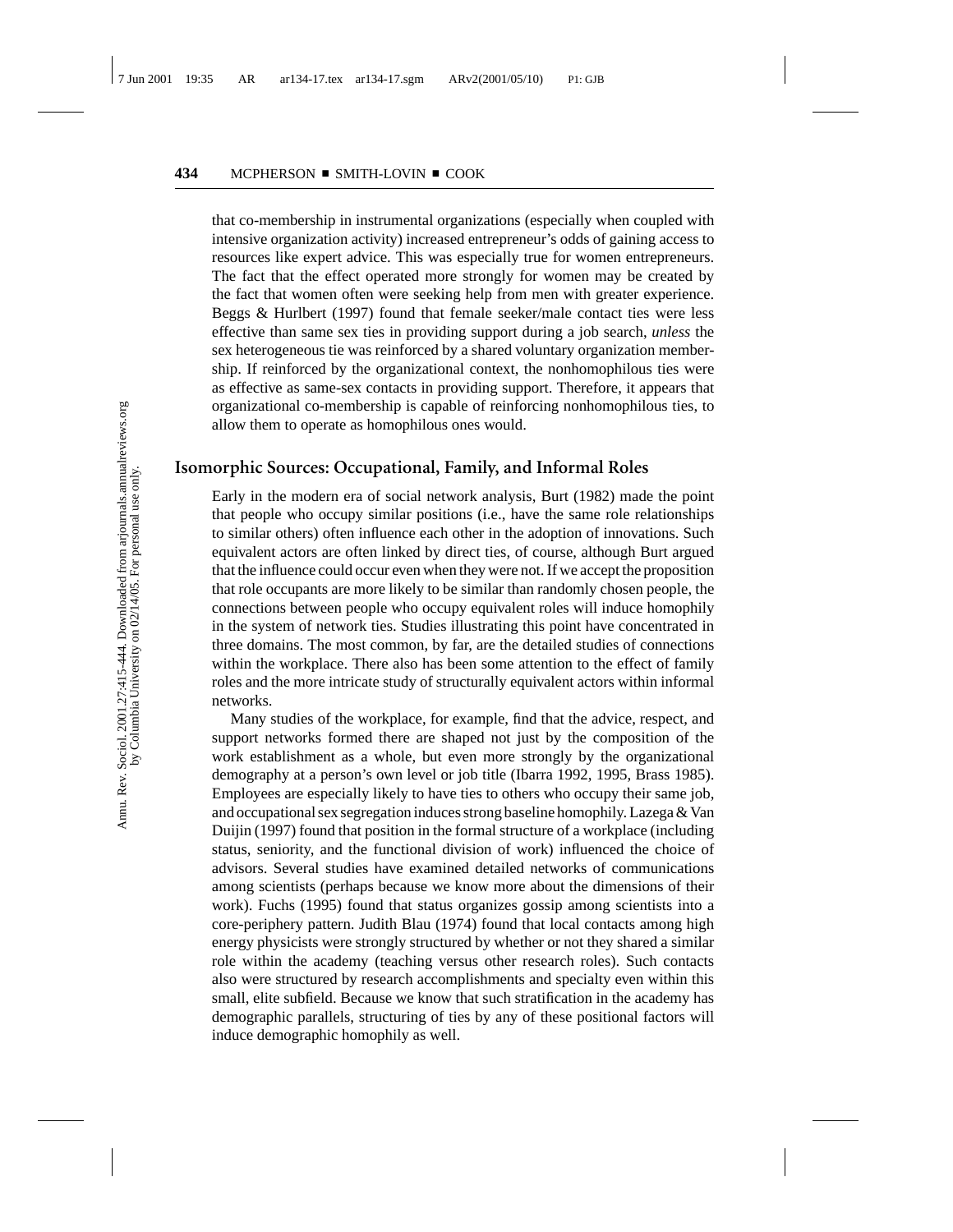In the world of family life, Fischer & Oliker (1983) found that friendship contacts are likely to be created as a result of one's role as spouse. Women's networks, in particular, were formed with the other wives that they met through their husbands. Given significant homogamy in marriage, and the tendency of men's friendships to form at work (Marks (1994), friendships formed through this spousal role are likely to induce considerable levels of homophily. Munch-Rotolo (2000) showed that the onset of parenthood induced considerable similarity in the networks of men and women, as they both became more tied to female kin and other parents with children in their immediate geographic area. Given the tendency of kin and neighborhoods to stratify contacts in terms of a variety of social dimensions (see above), this increasing concentration on the two sources of ties will create substantial racial, ethnic, religious, and class homophily.

A smaller number of researchers have examined the extent to which structural equivalence in more informal networks induces behavioral or attitudinal homophily. Calderia & Patterson (1987) found that political leadership roles and friendship patterns in a state legislature induced considerable homophily of attitudes and beliefs. Galaskiewicz (1985) found that similar network positions induced considerable levels of agreement about potential donors to nonprofits that he studied.

#### **Cognitive Processes**

We have focused overwhelmingly on the structural sources of homophily in our discussion above because the literature routinely shows the potency of such forces when compared directly with some type of personal choice or selection (e.g., McPherson & Smith-Lovin 1987). Here, we briefly note the processes that have historically dominated the research on homophily: the tendency of people to choose to interact with similar others. The psychology literature has demonstrated experimentally that attraction is affected by perceived similarity (Huston & Levinger 1978). Carley (1991) has developed a sociological approach called *constructuralism* that has at its core the assumption that people who share knowledge with one another are more likely to interact (and, we might extrapolate, form ties). If demographic similarity tends to indicate shared knowledge (see this argument developed in Mayhew et al 1995), we would expect people to associate with similar others for ease of communication, shared cultural tastes (Mark 1999), and other features that smooth the coordination of activity and communication. Researchers often have studied this process within adolescent subcultures, where selection of association among similar others is found to be a much more potent force than socialization within the group (Cohen 1977, Kaplan et al 1987, Billy et al 1984).

#### **Selective Tie Dissolution**

Most of the review above on sources of homophily has implicitly concentrated on the creation of ties. Clearly, social ties are usually created in segregated foci of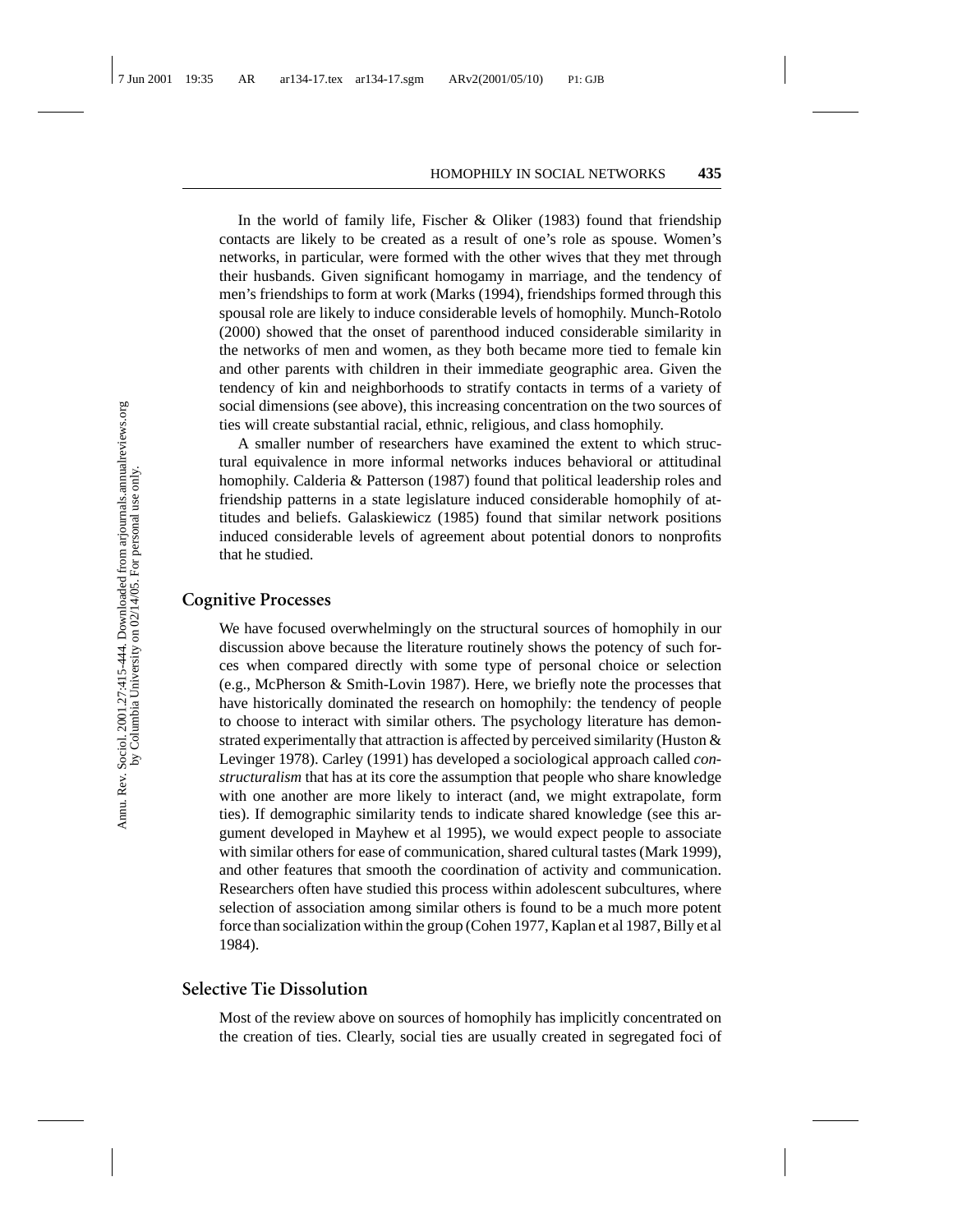activity, which induces homogeneous personal networks. Researchers less often study the process of tie dissolution, since this requires data on associations over time (see review in Burt 2000).

Hallinan and her colleagues have assembled one of the most impressive sets of dynamic data, on schoolchildren's friendship ties over the course of school years. They find consistently that ties that are cross-sex or cross-race are more likely to be dropped than ties among demographically similar friends (Hallinan & Williams 1989, Tuma & Hallinan 1979). These nonhomophilous ties are especially likely to be dropped when they are involved in intransitive friendship patterns. Basically, homophilous relations help friendships survive other structural challenges. This pattern parallels the findings among adults that homophily becomes more important to tie activation during times of crisis or trouble (Galaskiewicz & Shatin 1981, Hurlbert et al 2000).

McPherson and his colleagues have studied how ties of co-membership are affected by similarity to other members of a group. Both strong and weak ties to others in the group, which are likely to be among similar others, tend to increase the duration of memberships (McPherson et al 1992). More direct evidence comes from Popielarz & McPherson (1995), which showed that the closer a member is to the edge of a group's niche (i.e., the more s/he is unlike the other members of the group), the more likely s/he is to leave the group.

Burt (2000) has done a detailed study of tie decay across four years in the investment banking division of a large financial organization; In this case, a tie was being involved in regular business dealings with another. He finds that ties among bankers survive much longer than ties between bankers and those outside the banker role. There is also a clear core-periphery pattern, such that ties with the people who are highly ranked in both the formal and informal hierarchy last longer than those with and among those lower in the hierarchies. Age homophily also decreased the probability that a tie would dissolve, with this effect being especially strong for those who are either unusually young or unusually old within their occupational structures.<sup>15</sup>

In general, we find that the patterns of tie dissolution mimic those of tie formation, but perhaps in a somewhat weaker manner. While there is much less evidence here, homophily seems to affect the probability that a tie will dissolve or decay, net of other factors (like the liability of newness, embeddedness, structural supports, etc.). The relative strength of homophily in tie formation and tie dissolution may be a function of the preeminent importance of structural foci in the tie formation process. Once ties have been formed in highly segregated organizational and role foci, their dissolution may be shaped primarily by changes in these supportive structures or by cognitive/communication processes. These may be somewhat

<sup>&</sup>lt;sup>15</sup>Burt did not find similar gender homophily effects. Instead, women seemed to dissolve contacts with both men and women at a very high rate. This pattern probably has more to do with the position of women within this fairly male occupational environment than of homophily, per se.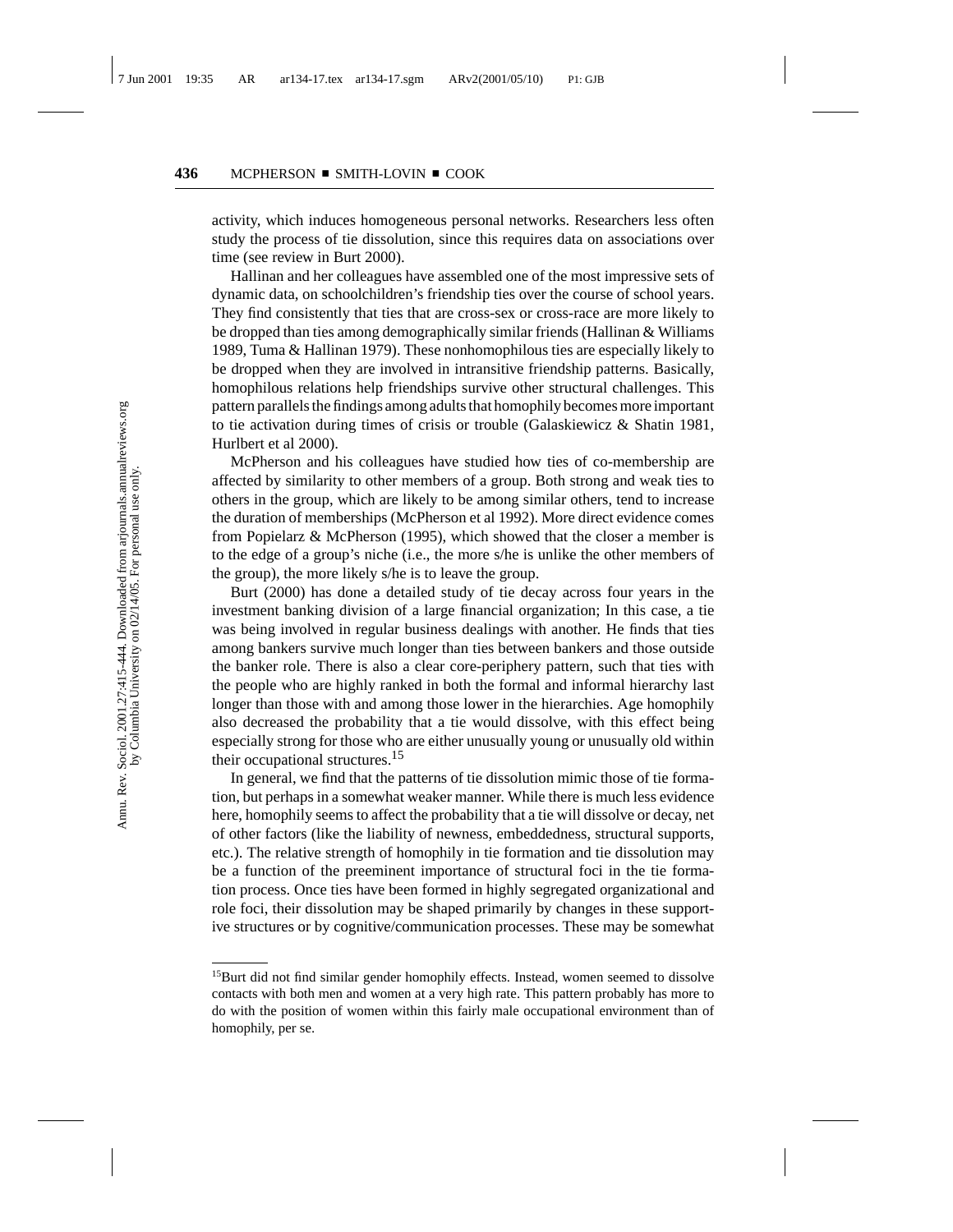more idiosyncratic than the highly structured world of tie formation. But, given the paucity of evidence on tie dissolution, this conclusion may be premature. We therefore turn now to our recommendations for future research on homophily in networks.

#### **IMPLICATIONS FOR FUTURE RESEARCH**

### **Need for Studies of Multiplexity**

It is striking that 20 years after Fischer's (1982) classic study of networks in North California communities, so few large-scale studies investigate the multiple, overlapping networks of different types of relationships that his research so admirably chronicled. If different types of relations are structured by different levels of homophily on different dimensions, then multiplex relations among individuals may create systematic, important patterns of cross-cutting social circles. Attention to this complexity may produce findings as important for the larger issue of the integration of society as did Peter Blau's (1977) groundbreaking insights about the impact of consolidated (correlated) dimensions.

An analogous concern is the operation of overlapping, cross-cutting foci that may shape tie formation. Since we find that geographic, organizational and role foci are powerful structural forces inducing homophily, it makes sense that studying how these foci interrelate would be important for examining community structure more generally. Popielarz (1999b), for example, has developed a propositional theory of how memberships in multiple voluntary organizations can influence the homophily of networks formed in this domain. The attempts of McPherson and his colleagues to trace the flow of co-membership ties within a community of competing voluntary organizations has developed a similar theme at the organizational level (McPherson 1983a, McPherson et al 1992, McPherson & Rotolo 1996). If foci are where homophilous ties form, it is important to understand in more specific terms how the organizational structure relates to the personal networks of the individuals that make up those organizations.

#### **Need for Dynamic Data**

Burt (2000) has pointed to the very limited evidence that we have on the dynamics of networks over time. As with the multiplexity issue above, collecting measures of even *one* type of network tie at *one* point in time for a large, loosely bounded system is an onerous task;  $16$  this fact limits our ability to study networks over time. Still, cross-sectional data on networks can never answer the important questions about the extent to which network patterns, including homophily, are created by

<sup>&</sup>lt;sup>16</sup>The social network module of the General Social Survey took approximately 15 minutes of survey time to elicit information on up to five network alters with one network relation, with minimal information about the context in which the relationships were formed.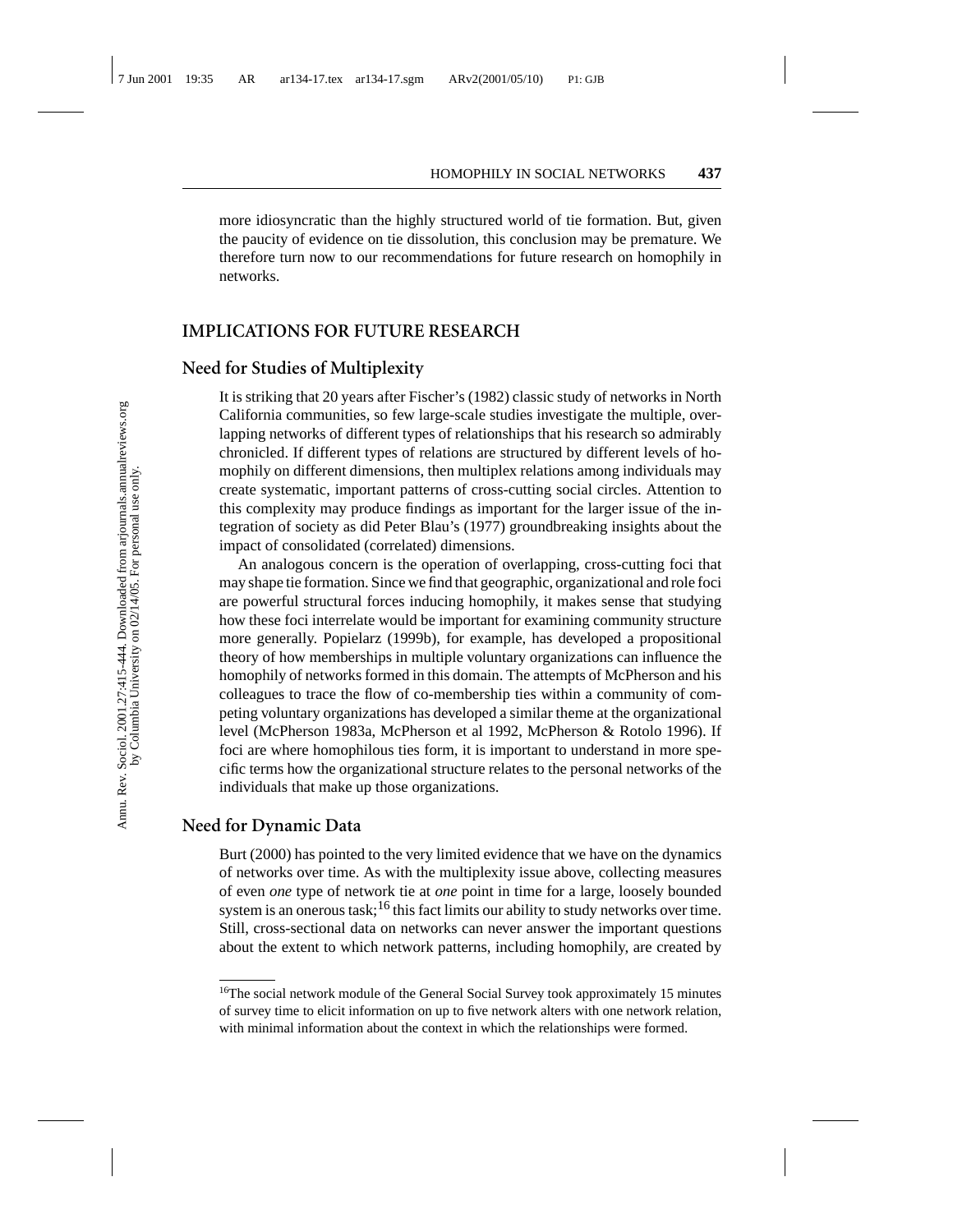selective tie formation or selective tie dissolution. While we have evidence that both processes are important, we have little comprehensive information of how the two processes interrelate<sup>17</sup> or about their relative strength of the two processes are highly tentative.

Several studies have shown that the effects of organizational composition can last far beyond the actual embeddedness of the individual (Sorenson 2000, Sparrowe & Popielarz 1995). Only by tracking both the organizational and role history of the individual along with their personal networks can we see the full impact of such factors. Analyses of cross-sectional data often leave such longterm effects of organizational environments misclassified as individual choice or (more appropriately) as unexplained variance, when in fact they are the systematic residues of past foci.

#### **Need for Study of the Co-evolution of Foci and Networks**

Our final suggestion is, in actuality, a combination of the two themes that we discuss above' the need for expanded consideration of multiplexity of both networks and foci, and the need for dynamic data on changes over time in networks. Carley (1999) recently has called for an ecology of how social networks evolve, a "sociocognitive physics." While the powerful law-like pattern of homophily in networks encourages such a call, we argue that the structural sources of homophily will most likely require a consideration of the co-evolution of social entities like voluntary organizations, employment establishments, and other social entities that breed ties along with the study of network change. Focusing more on the organizational levels, researchers have used network homophily in combination with an ecological model to predict changes over time in the composition of voluntary organizations and occupations (McPherson & Ranger-Moore 1991, McPherson & Rotolo 1996, Rotolo & McPherson 2001). We now argue for attention to the analogous problem on the network side: The ways in which networks evolve over time through cumulative processes of tie creation and dissolution as they are embedded in a changing community of multiplex relations spawned by multiple organizational affiliations. While the need to layer multiple relations over time in connection with a system of organizations and other foci is a tall order, we have a much more solid base of empirical knowledge and theory in this domain than in most substantive areas. Further, we have ample evidence that the network phenomena that we hope to explain are more systematic and orderly than some other areas of social life. Therefore, Carley's call for a sociophysics of network ecology may not be farfetched.

<sup>&</sup>lt;sup>17</sup>Even the path-breaking studies that examine dynamic data often look at only one direction of influence. For example, van Duijn et al (1999) found if homogeneity of friends in terms of age, marital status or work rose over time, the stability of the relationship rose as well. They don't examine whether relationships have a corresponding influence on changes in work or marital status.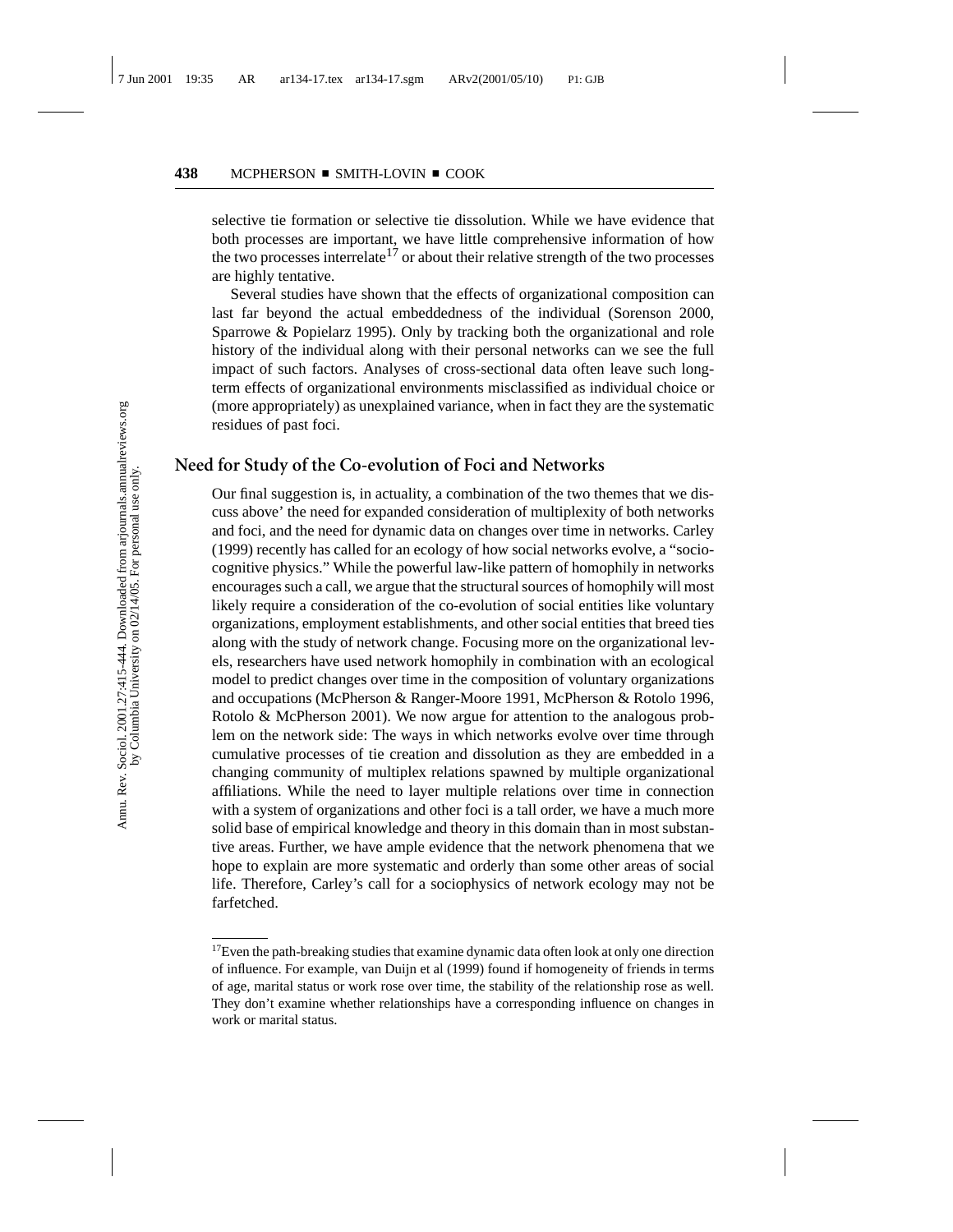#### **ACKNOWLEDGMENTS**

The authors would like to thank Peter V. Marsden and Claude S. Fischer for helpful comments on earllier drafts of this chapter.

#### **Visit the Annual Reviews home page at www.AnnualReviews.org**

#### **LITERATURE CITED**

- Aldrich H. 1989. Networking among women entrepreneurs. In *Women-Owned Businesses*, ed. O Hagan, C Rivchun, D Sexton, pp. 103– 132. New York: Praeger
- Aldrich HE, Elam A, Reese PR. 1996. Strong ties, weak ties and strangers: Do women business owners differ from men in their use of networking to obtain assistance? In *Entreprenuership in a Global Context*. ed. S Birley, I MacMillan, pp. 1–25. London: Rutledge
- Aldrich H, Reese PR, Dubini P. 1989. Women on the verge of a breakthrough': Networking among entrepreneurs in the United States and Italy. *J. Entrepreneur. Region. Dev.* 1:339–56
- Almack JC. 1922. The influence of intelligence on the selection of associates. *Sch. Soc.* 16:529–30
- Aristotle. 1934. *Rhetoric. Nichomachean ethics*. In *Aristotle in 23 volumes*. Rackman transl. Cambridge: Harvard Univ. Press
- Bainbridge WS, Stark R. 1981. Friendship, religion and the occult: a network study. *Rev. Relig. Res.* 22:313–27
- Beggs JJ, Hurlbert JS. 1997. The social context of men's and women's job search ties: membership in voluntary organizations, social resources and job search outcomes. *Sociol. Perspect.* 40:601–22
- Bernard HR, Killworth PD, Evans MJ, Mc-Carty C, Shelley GA. 1988. Studying social relations cross-culturally.*Ethnology* 27:155– 79
- Bielby WT, Baron JN. 1986. Men and women at work: sex segregation and statistical discrimination. *Am. J. Sociol.* 91:759–99
- Billy JOG, Rodgers JL, Udry JR. 1984. Adolescent sexual behavior and friendship choice. *Soc. Forces* 62:653–78
- Blau J. 1974. Patterns of communication among theoretical high energy physicists. *Sociometry* 37:391–406
- Blau PM. 1977 *Inequality and Heterogeneity: A Primitive Theory of Social Structure*. New York: Free Press
- Blau PM, Beeker C, Fitzpatrick KM. 1984. Intersecting social affiliations and intermarriage. *Soc. Forces* 62:585–606
- Blau PM, Blum TC, Schwartz JE. 1982. Heterogeneity and intermarriage. *Am. Sociol. Rev.* 47:45–62
- Blau PM, Ruan D, Ardelt M. 1991. Interpersonal choice and networks in China. *Soc. Forces* 69:1037–62
- Blau PM, Schwartz JE. 1984. *Crosscutting Social Circles*. Orlando, FL: Academic Press
- Blum TC. 1984. Racial inequality and dalience: an examination of Blau's theory of social structure. *Soc. Forces* 62:607–17
- Bott H. 1928. Observation of play activities in a nursery school. *Genet. Psychol. Monogr.* 4:44–88
- Brass DJ. 1985. Men's and women's networks: a study of interaction patterns and influence in an organization. *Acad. Mgmt. J.* 28:327– 43
- Breiger RL. 1974. The duality of persons and groups. *Soc. Forces* 53:181–89
- Burt RS. 1982. *Toward a Structural Theory of Action*. New York: Academic
- Burt RS. 1985. General social survey network items. *Connections* 8:119–23
- Burt RS. 1990. Kinds of relations in American discussion networks. In *Structures of Power and Constraint*, ed. C Calhoun, MW Meyer, WR Scott, pp. 411–51. New York: Cambridge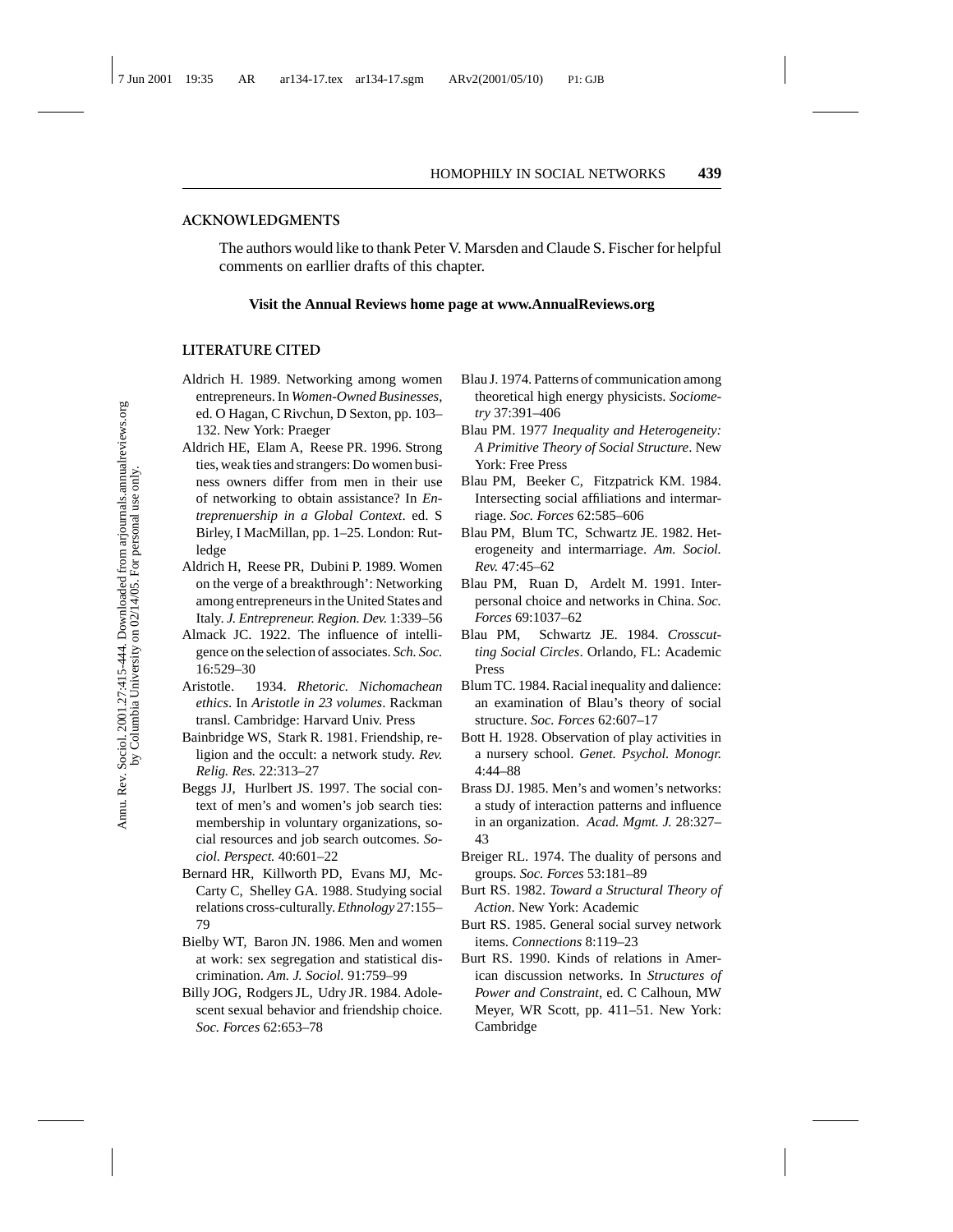- Burt RS. 1991. Measuring age as a structural concept. *Soc. Networks* 13:1–34
- Burt RS. 1992. *Structural Holes*. Cambridge, MA: Harvard Univ. Press
- Burt RS. 1998. The gender of social capital. *Rationality Soc.* 10:5–47
- Burt RS. 2000. Decay functions. *Soc. Networks* 22:1–28
- Burton R. 1927 [1651]. *The Anatomy of Melancholy*. New York: Farrar & Rinehart
- Caldeira GA, Patterson SC. 1987. Political friendship in the legislature. *J. Politics* 4: 953–75
- Campbell KE. 1988. Gender differences in job-related networks. *Work Occup.* 15:179– 200
- Campbell KE. 1990. Networks past: a 1939 Bloomington neighborhood. *Soc. Forces* 69:139–55
- Campbell KE, Marsden PV, Hurlbert JS. 1986 Social resources and socioeconomic status. *Soc. Networks* 8:97–117
- Carley KM. 1991. A theory of group stability. *Am. Sociol. Rev.* 56:331–54
- Carley KM. 1999. On the evolution of social organizational networks. *Res. Sociol. Org.* 16:3–30
- Cohen J. 1977. Sources of peer group homogeneity. *Sociol. Educ.* 50:227–41
- Coleman J. 1958. Relational analysis: the study of social organizations with survey methods. *Human Org.* 17:28–36
- Cook M. 2000. The social structure of political behavior: action, interaction and Congressional cosponsorship. Unpubl. doctoral diss., Univ. Ariz., Tucson, AZ
- Davis AB, Aldrich HE. 2000. The organizational advantage? Social capital, gender and small business owners' access to resources. Pap. pres. Am. Sociol. Assoc. mtg., Washington, DC
- Duncan OD, Featherman DL, Duncan B. 1972. *Sociometric Background and Achievement*. New York: Seminar
- Duncan OD, Haller AO, Portes A. 1968. Peer influences on aspirations: a reinterpretation. *Am. J. Sociol.* 74:119–37
- Eder D, Hallinan MT. 1978. Sex differences

in children's friendships. *Am. Sociol. Rev.* 43:237–50

- Fararo TJ, Skvoretz JV. 1987. Unification research programs: integrating two structural theories. *Am. J. Sociol.* 92:1183–1209
- Feld S. 1981. The focused organization of organizational ties. *Am. J. Sociol.* 86:1015–35
- Feld S. 1982. Structural determinants of similarity among associates. *Am. Sociol. Rev.* 47:797–801
- Feld S. 1984. The structured use of personal associates. *Soc. Forces* 62:640–52
- Festinger L. 1950. Informal social communication. *Psychol. Rev.* 57:271–82
- Festinger L, Schachter S, Back K. 1950. *Social Processes in Informal Groups*. Stanford, CA: Stanford Univ. Press
- Fischer CS. 1977. *Networks and Places: Social Relations in the Urban Setting*. New York: Free Press
- Fischer CS. 1982. *To Dwell among Friends*. Chicago: Univ. Chicago Press
- Fischer CS, Oliker SJ. 1983. A research note on friendship, gender and the life cycle. *Soc. Forces* 62:124–33
- Freeman L. 1996. Some antecedents of social network analysis. *Connections* 19:39–42
- Friedkin NE. 1993. Structural bases of interpersonal influence in groups. *Am. Sociol. Rev.* 58:861–72
- Fuchs S. 1995. The stratified order of gossip: informal communication in organizations and science. *Sociale Systeme* 1:47–72
- Galaskiewicz J. 1985. Professional networks and the institutionalization of a single mind set. *Am. Sociol. Rev.* 50:639–58
- Galaskiewicz J, Shatin D. 1981. Leadership and netowrking among neighborhood human service organizations. *Admin. Sci. Q.* 26:434–48
- Gans H. 1968. People and plans: essays on urban problems and solutions. New York: Basic
- Greenberger E, Sorenson A. 1971. Interpersonal choices among a junior high school faculty. *Sociol. Educ.* 44:198–216
- Hallinan MT, Smith SS. 1985. The effects of classroom racial composition on students' interracial friendliness. *Soc. Psychol. Q.* 48:3– 16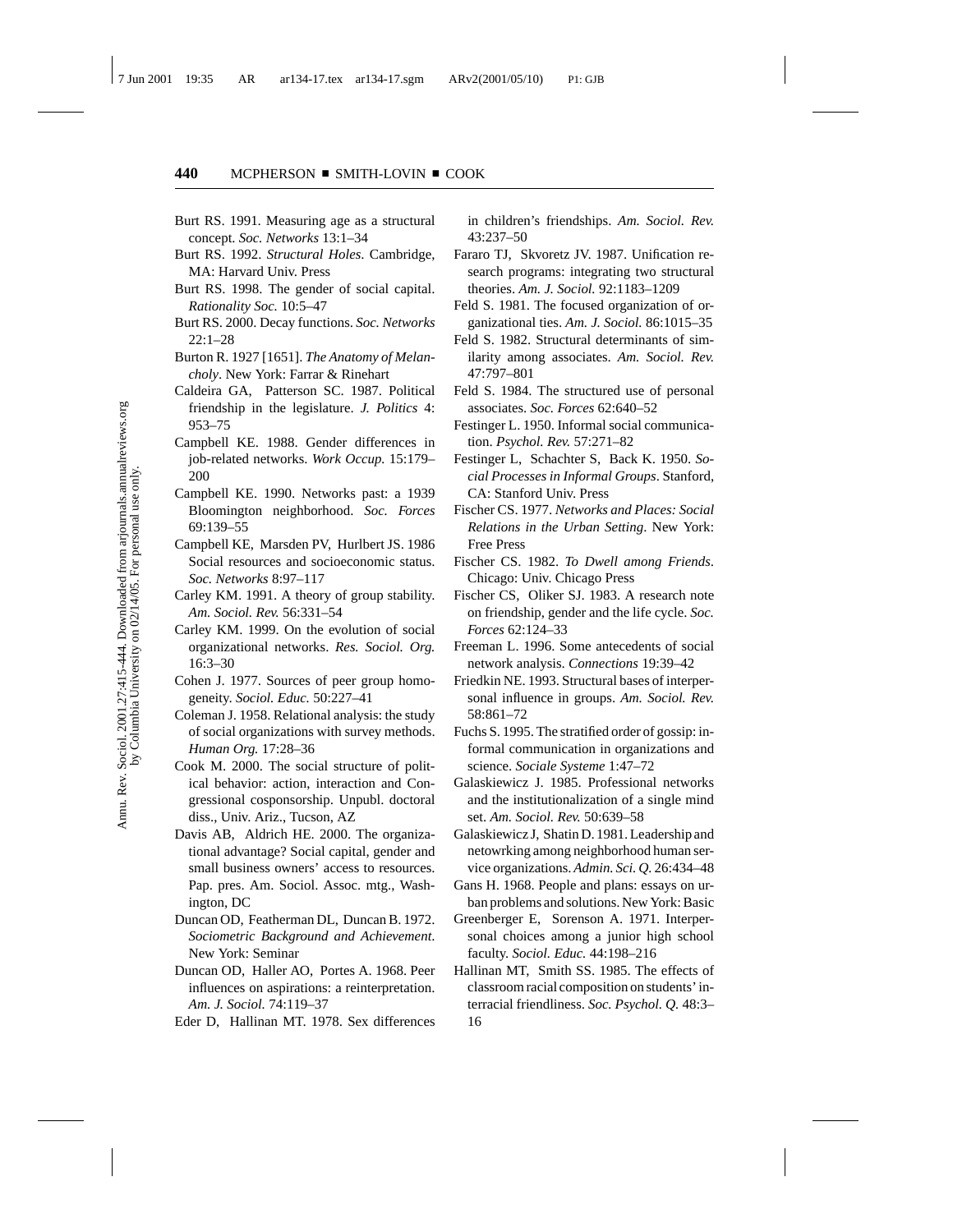- Hallinan MT, Williams R. 1989. Interracial friendship choice in secondary schools. *Am. Sociol. Rev.* 54:67–78
- Hampton KN, Wellman B. 2000. Examining community in the digital neighborhood: Early results from Canada's wired suburb. In *Digital Cities: Technologies*, *Experiences and Future Perspectives*, ed. T Ishida, K Isbister, pp. 194–208. Heidelberg: Springer-Verlag
- Hartup W, Stevens N. 1997. Friendships and adaptation in the life course. *Psychol. Bull.* 121:355–70
- Hauser RM. 1982. The structure of social relationships: cross-classifications of mobility, kinship and friendship. In *Social Structure and Behavior: Essays in Honor of William Hamilton Sewell*, ed. RM Hauser, D Mechanic, AO Haller, TS Hauser, pp. 205–68. New York: Academic
- Hout M. 1982. Association between husband's and wive's occupations in two-earner families. *Am. J. Sociol.* 88:397–409
- Hubbard RM. 1929. A method of studying spontaneous group formation. In *Some New Techniques for Studying Social Behavior*, ed. DS Thomas, pp. 76–85. Child Dev. Monogr.
- Huckfeldt R, Sprague J. 1995. *Citizens*, *Politics and Social Communication: Information and Influence in an Election Campaign*. New York: Cambridge Univ. Press
- Hurlbert JS, Haines VA, Beggs JJ. 2000. Core networks and tie activation: what kinds of routine networks allocate resources in nonroutine situations. *Am. Sociol. Rev.* 65:598– 618
- Huston TL, Levinger G. 1978. Interpersonal attraction and relationships. *Annu. Rev. Psychol.* 29:115–56
- Iannaccone LR. 1988. A formal model of church and sect. *Am. J. Sociol.* 94S:S241– 68
- Ibarra H. 1992. Homophily and differential returns: sex differences in network structure and access in an advertising firm. *Admin. Sci. Q.* 37:422–47
- Ibarra H. 1995. Race, opportunity and diver-

sity of social circles in managerial networks. *Acad. Mgmt. Rev.* 38:673–703

- Ibarra H. 1997. Paving an alternative route: gender differences in managerial networks. *Soc. Psychol. Q.* 60:91–102
- Ibarra H, Smith-Lovin L. 1997. Alternative routes: a social network perspective on gender and careers. *Creating Tomorrow's Organizations*, ed. C Cooper, S Jackson, pp. 359– 84. New York: Wiley
- Jussim L, Osgood DW. 1989. Influence and similiarity among friends: an intergative model applied to incarcerated adolescents. *Soc. Psychol. Q.* 52:98–112
- Kalleberg AL, Knoke D, Marsden PV, Spaeth JL. 1996. *Organizations in America: Analyzing Their Structures and Human Resource Practices*. Thousand Oaks CA: Sage
- Kalmijn M. 1998. Intermarriage and homogamy: causes, patterns and trends. *Annu. Rev. Sociol.* 24:395–421
- Kandel DB. 1978. Homophily, selection and socialization in adolescent friendships. *Am. J. Sociol.* 84:427–36
- Kaplan HB, Johnson RJ, Bailey BA. 1987. Deviant peers and deviant behavior: further elaboration of a model. *Soc. Psychol. Q.* 50:277–84
- Kaufer DS, Carley KM. 1993. *Communication at a Distance: The Effect of Print on Socio-Cultural Organization and Change*. Hillsdale, NJ: Lawrence Erlbaum
- Knoke D. 1990. Networks of political action: toward theory construction. *Soc. Forces* 68:1041–63
- Kubitschek W, Hallinan M. 1998. Tracking and students' friendships. *Soc. Psychol. Q.* 61:1– 15
- Laumann EO. 1966. *Prestige and Association in an Urban Community*. Indianapolis, IN: Bobbs-Merrill
- Laumann EO. 1973. *Bonds of Pluralism: The Form and Substance of Urban Social Networks*. New York: Wiley
- Laumann EO, Pappi FU. 1976. *Networks of Collective Action: A Perspective on Community Influence Systems*. New York: Academic
- Lawrence BS. 2000. Organizational reference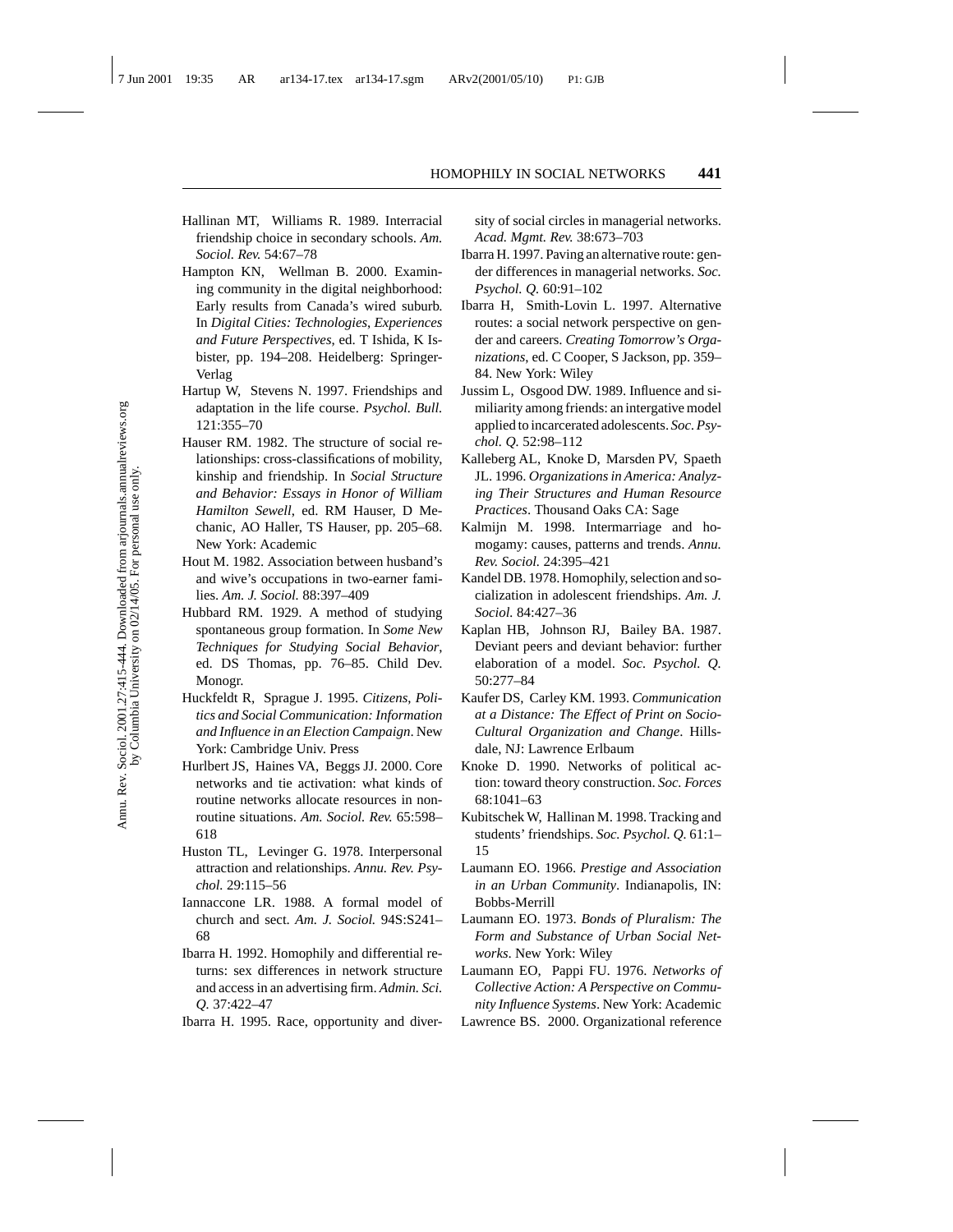groups: how people constitute the human component of their work environment. Anderson Grad. Sch. Mgmt., Univ. Calif. Los Angeles, Work. Pap.

- Lazarsfeld PF, Merton RK. 1954. Friendship as a social process: a substantive and methodological analysis. In *Freedom and Control in Modern Society*, ed. M Berger, pp. 18–66. New York: Van Nostrand
- Lazega E, Van Dujin M. 1997. Position in formal structure, personal characteristics and choices of advisors in a law firm: a logistic regression model for dyadic network data. *Soc. Networks* 19:375–97
- Liao TF, Stevens G. 1994. Spouses, homogamy and social networks. *Soc. Forces* 73:693– 707
- Lieberson S. 1980. *A Piece of the Pie: Blacks and White Immigrants Since 1880*. Berkeley: Univ. Calif. Press
- Lin N, Ensel N, Vaughn JC. 1981a. Social resources and strength of ties: structural factors in occupational status attainment. *Am. Sociol. Rev.* 46:393–405
- Lin N, Ensel WM, Vaughn JC. 1981b. Social resources and occupational status attainment. *Soc. Forces* 59:1163–81
- Lincoln JR, Miller J. 1979. Work and friendship ties in organizations: a comparative analysis of relational networks. *Admin. Sci. Q.* 24:181–99
- Loomis CP. 1946. Political and occupational cleavages in a Hanoverian village. *Sociometry* 9:316–33
- Louch H. 2000. Personal network integration: transitivity and homophily in strong-tie relations. *Soc. Networks* 22:45–64
- Maccoby E. 1998. *The Two Sexes: Growing Up Apart*, *Coming Together*. Cambridge MA: Belknap/Harvard Univ. Press
- Marks SR. 1994. Intimacy in the public realm: the case of co-workers. *Soc. Forces* 72:843– 58
- Marsden PV. 1987. Core discussion networks of Americans. *Am. Sociol. Rev.* 52:122– 313
- Marsden PV. 1988. Homogeneity in confiding relations. *Soc. Networks* 10:57–76
- Marsden PV. 1990. Network diversity, substructures and opportunities for contact. In *Structures of Power and Constraint: Papers in Honor of Peter Blau*, ed. C Calhoun, M Meyer, RS Scott, pp. 397–410. New York: Cambridge
- Marsden PV, Gorman EH. 2001. Social networks, job changes and recruitment. In *Sourcebook on Labor Markets: Evolving Structures and Processes*, ed. I Berg, AL Kalleberg. New York: Kluwer Academic/ Plenum
- Marx JH, Spray SL. 1972. Psychotherapeutic "birds of a feather": social class status and religio-cultural value homophily in the mental health field. *J. Health Soc. Behav.* 13:413– 28
- Matsueda R, Heimer K. 1987. Race, family structure and delinquency: a test of differential association and social control theories. *Am. Sociol. Rev.* 52:826–40
- Mayhew BH, McPherson M, Rotolo T, Smith-Lovin L. 1995. Sex and ethnic heterogeneity in face-to-face groups in public places: an ecological perspective on social interaction. *Soc. Forces* 74:15–52
- McPherson JM. 1981. Voluntary affiliation: a structural approach. In *Continuities in Structural Inquiry*, ed. PM Blau, RK Merton, pp. 325–52. London: Sage
- McPherson JM. 1981. A dynamic model of voluntary affiliation. *Soc. Forces* 59:705–21
- McPherson JM. 1982. Hypernetwork sampling: duality and differentiation among voluntary associations. *Soc. Networks* 3:225–49
- McPherson JM. 1983a. The size of voluntary associations. *Soc. Forces* 64:1044–64
- McPherson JM. 1983b. An ecology of affiliation. *Am. Sociol. Rev.* 48:519–32
- McPherson JM, Popielarz P, Drobnic S. 1992. Social networks and organizational dynamics. *Am. Sociol. Rev.* 57:153–70
- McPherson JM, Ranger-Moore J. 1991. Evolution on a dancing landscape: organizations and networks in dynamic Blau space. *Soc. Forces* 70:19–42
- McPherson JM, Rotolo T. 1996. Diversity and change: modelling the social composition of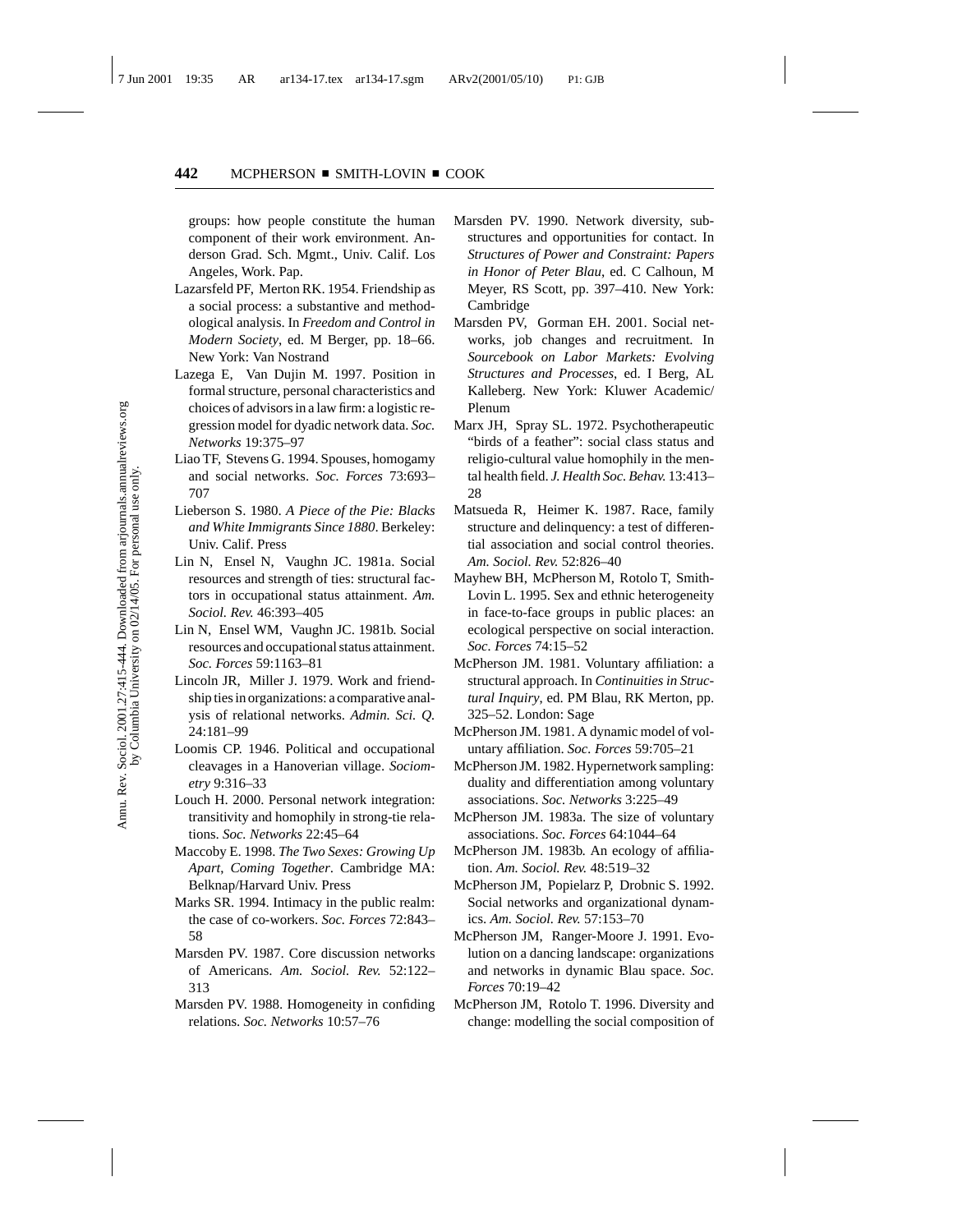voluntary groups. *Am. Sociol. Rev.* 61:179– 202

- McPherson JM, Smith-Lovin L. 1982. Women and weak ties: sex differences in the size of voluntary associations. *Am. J. Sociol.* 87:883–904
- McPherson JM, Smith-Lovin L. 1986. Sex segregation in voluntary associations. *Am. Sociol. Rev.* 51:61–79
- McPherson JM, Smith-Lovin L. 1987. Homophily in voluntary organizations: status distance and the composition of face-to-face groups. *Am. Sociol. Rev.* 52:370–79
- Michaelson W. 1976. *Man and His Urban Environment: A Sociological Approach*. Reading, MA: Addison-Wesley
- Moore G. 1990. Structural determinants of men's and women's personal networks. *Am. Sociol. Rev.* 55:726–35
- Munch-Rotolo AC. 2000. *Childbearing*, *social contact*, *and depression: a structural analysis of the transition to parenthood*. PhD Diss., Univ. Ariz., Tucson, AZ
- Neckerman H. 1996. The stability of social groups in childhood and adolescence: the role of the classroom social environment. *Soc. Dev.* 5:131–45
- Ooka E, Wellman B. 2001. Does social capital pay off more within or between ethnic groups? Analyzing job searchers in five Toronto ethnic groups. In *Inside the Mosaic*, ed. E Fong.
- Park RE, Burgess EW. 1921. *Introduction to the Science of Sociology*. Chicago: Univ. Chicago Press
- Pfeffer J. 1983. Organizational demography. In *Research in Organizational Behavion*, Vol. 5, ed. LL Cummings, BM Staw. Greenwich CT: JAI
- Plato. 1968. Laws. *Plato in Twelve Volumes*, *Vol. 11*. Bury translator. Cambridge: Harvard Univ. Press
- Podolny JM, Baron JN. 1997. Resources and relationships: social networks and mobility in the workplace. *Am. Sociol. Rev.* 62:673– 93
- Popielarz PA. 1999a. (In)voluntary association: a multilevel anaysis of gender segrega-

tion in voluntary organizations. *Gender Soc.* 13:234–50

- Popielarz PA. 1999b. Organizational constraints on personal network formation. *Res. Sociol. Org.* 16:263–82
- Popielarz P, McPherson JM. 1995. On the edge or in between: niche position, niche overlap, and the duration of voluntary memberships. *Am. J. Sociol.* 101:698–720
- Raymo JM, Xie Y. 2000. Temporal and regional variation in the strength of educational homogamy. *Am. Sociol. Rev.* 65:773– 80
- Reskin BF, McBrier DB, Kmec JA. 1999. The determinants and consequences of workplace sex and race composition. *Annu. Rev. Sociol.* 25:335–61
- Richardson HM. 1940. Community of values as a factor in friendships of college and adult women. *J. Soc. Psychol.* 11:303–12
- Rotolo T, McPherson JM. 2001. The system of occupations: modeling occupations in sociodemographic space. *Soc. Forces* 79:1095– 1130
- Sampson RJ. 1984. Group size, heterogeneity and intergroup conflict: A test of Blau's *Inequality and Heterogeneity*. *Soc. Forces* 62:618–39
- Schneider M, Teske P, Roch C, Marschall C. 1997. Networks to nowhere: segregation and stratification in networks of information about schools. *Am. Polit. Sci. Rev.* 41:1201– 23
- Schofeld JW. 1995. Review of research on school desegregation's impact on elementary and secondary school students. In *Handbook of Research on Multicultural Education*, ed. JA Banks, CA McGee, pp. 597–616. New York: Macmillan
- Shrum W, Cheek NH Jr., Hunter SM. 1988. Friendship in school: gender and racial homophily. *Soc. Educ.* 61:227–39
- Smith TW. 2000. Measuring inter-racial friendships: experimental comparisons. *Public Opin. Q.* 64:
- Smith-Lovin L, McPherson JM. 1993. You are who you know: a network perspective on gender. In *Theory on Gender/ Feminism*